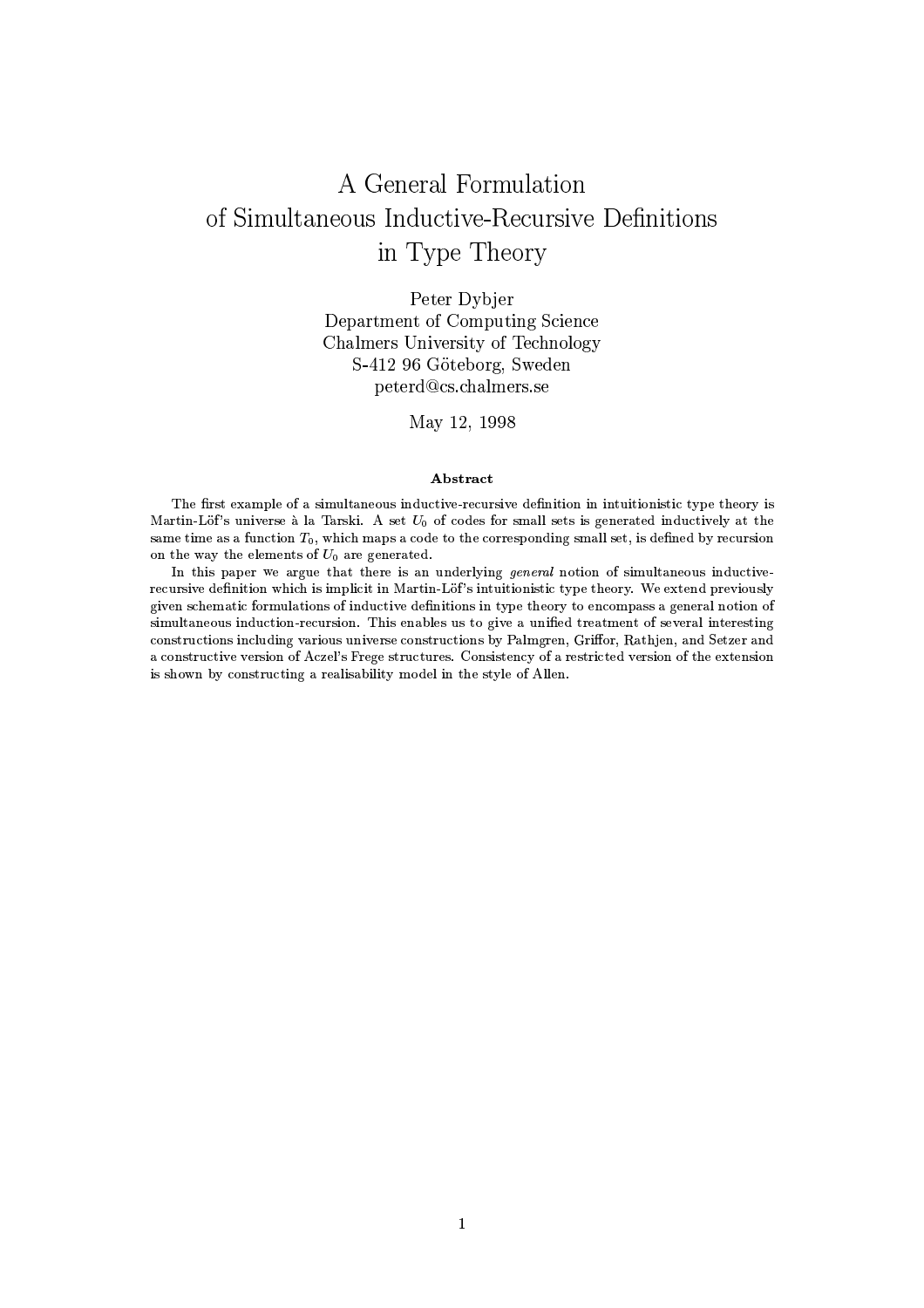#### Introduction  $\mathbf{1}$

Martin-Löf type theory is a foundational framework in which induction is the principal notion. It is, to quote Martin-Löf [27, p73], "intended to be a full scale system for formalising intuitionistic mathematics as developed, for example, in the book by Bishop [10]".

It is also a typed functional programming language not unlike ML [33] or Miranda [9]. A "set" in the theory is defined inductively by listing its constructors with their types in much the same way as one defines a recursive datatype in ML or Miranda. But whereas ML and Miranda are based on the simply typed  $\lambda$ -calculus, Martin-Löf type theory also has dependent types. The other key difference is that only well-founded elements of datatypes (sets) and terminating programs (total functions) may be constructed. To ensure well-foundedness data type definitions have to satisfy a kind of "strict positivity" criterion. Moreover, to ensure termination recursive function definitions are restricted to "structural" recursion, that is, recursion on the way the elements of the domain of definition are inductively generated.

For simple types we can use the following notion of strict positivity. Let

$$
intro: \alpha_1 \rightarrow \cdots \rightarrow \alpha_n \rightarrow P
$$

 $(n \geq 0)$  be a constructor for the data type P. Then  $\alpha_i$  either does not contain any occurrences of P or has the form  $\xi_1 \to \cdots \to \xi_m \to P$   $(m \ge 0)$ , where  $\xi_i$  does not have any occurrences of P. It is also clear what the appropriate notion of structural recursion is for such a recursive datatype. Note that we allow *generalised inductive definitions* since a constructor can have functional arguments  $(m > 0)$ . Therefore, the informal semantic notions of well-founded element and terminating function depend on each other.

The introduction of dependent types dramatically increases the expressiveness of the language. In particular, we can interpret intuitionistic predicate logic by following Curry, Howard, and de Bruijn and identify propositions and sets. In addition to the ordinary non-dependent set formers  $0, 1, +, \times$ , and  $\rightarrow$ , which can be used for interpreting the logical connectives  $\bot$ ,  $\top$ ,  $\vee$ ,  $\wedge$ , and  $\supset$ , we now also have  $\Sigma$  and II, the disjoint union and Cartesian product of a family of sets, which can be used for interpreting the quantifiers  $\exists$  and  $\forall$ .

However, the appropriate notion corresponding to "strict positivity" becomes more complex in the context of dependent types. Instead of formulating such a general condition for inductive definitions of sets Martin-Löf [31, 27, 28, 29] gave rules for a collection of specific set formers. However, this collection may be extended when there is a need for it provided the informal semantic principles of the theory are respected.

The possibility of formulating a general schema was however mentioned in Martin-Löf 1972 [31]:

The type  $N$  is just the prime example of a type introduced by an *ordinary inductive definition*. However, it seems preferable to treat this special case rather than to give a necessarily much more complicated general formulation which would include  $(\Sigma \in A)B(x)$ ,  $A + B$ ,  $N_n$  and N as special cases. See Martin-Löf 1971 [26] for a general formulation of inductive definitions in the language of ordinary first order predicate logic.

The first such general schema was formulated by Backhouse [7] and covered the case of inductively defined sets (possibly depending on parameters). This schema was generalised to the case of inductively defined families of sets by Dybjer [19, 20]. Inductively defined families subsume inductively defined predicates, and this schema can be viewed as the type-theoretic generalisation of the natural deduction schema for inductively defined predicates in predicate logic given by Martin-Löf [26].

In this paper we introduce a further generalization of the schema in Dybjer [20]. It covers simultaneous *inductive-recursive definitions* including definitions of a variety of universes which were not accounted for by the old schema. It also gives rise to other interesting notions including a constructive version of Aczel's Frege structures.

Universes in type theory are analogous to Grothendieck universes in set theory: they are sets of "small" sets and can be used for example for the formalisation of constructive category theory. Another interesting application of universes (here in conjunction with generalised inductive definitions) is Aczel's universe of iterative sets, in which a constructive version of Zermelo-Fraenkel set theory CZF can be interpreted [3]. But in the standard formulations of type theory universes are needed also for the more basic purpose of defining families of sets by structural recursion. For example, the predicate  $Z$  (as used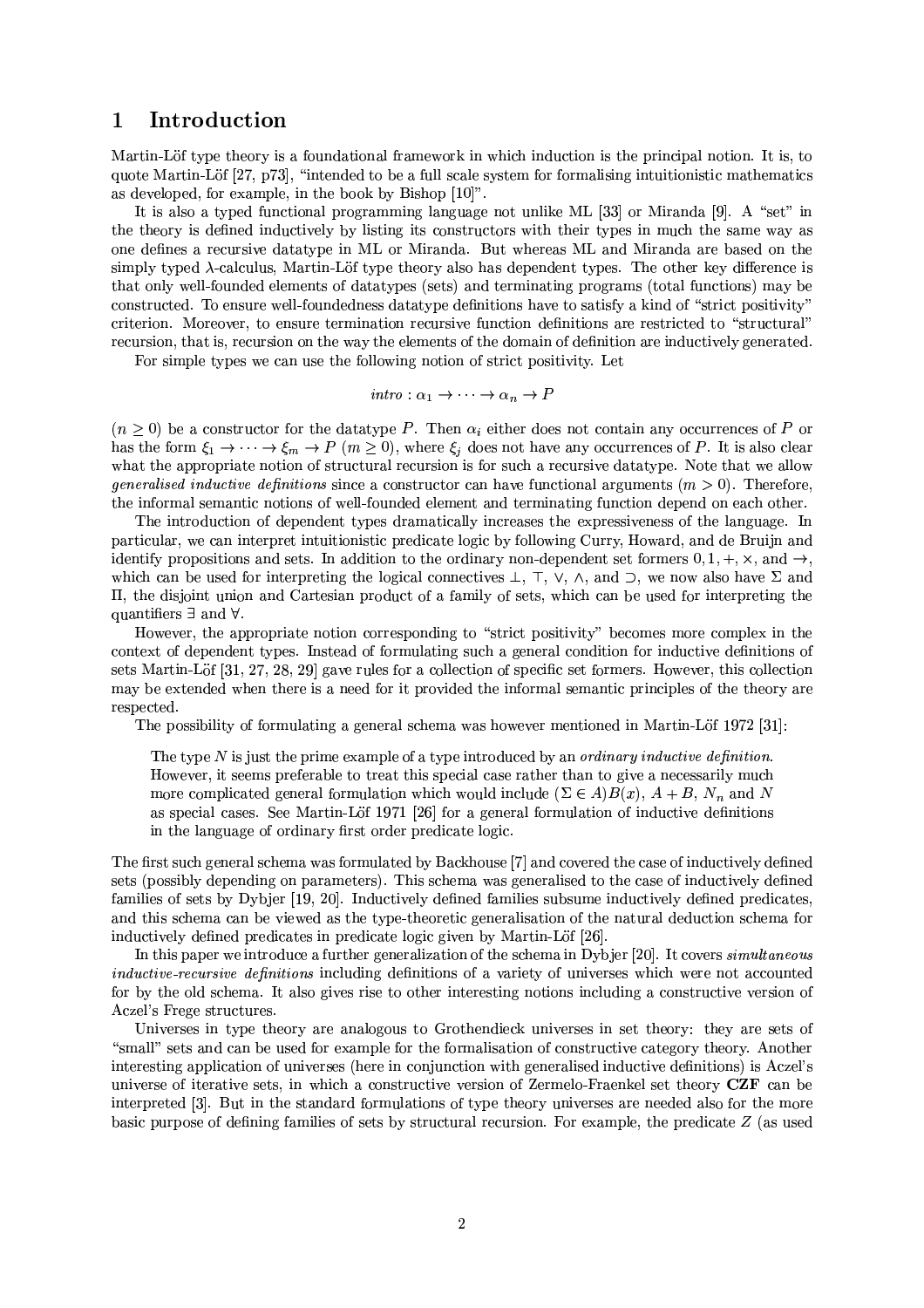in the type-theoretic proof that  $0 \neq s(n)$  [29, 43]) with the recursion equations

$$
Z(0) = \top,
$$
  

$$
Z(s(n)) = \bot
$$

is defined in terms of universes and the rule of  $N$ -elimination.

Martin-Löf [27] introduced an infinite tower of universes  $U_0: U_1: U_2: \cdots$ . These were formulated "à la Russell" [29], which means that there is no syntactic distinction between a small set considered as an element of a universe  $A: U_i$  and considered as a set A. In contrast, the formulation "à la Tarski" [29] maintains such a distinction:  $a: U_i$  is a code for the set  $T_i(a)$ . A universe à la Tarski should therefore be understood as a pair  $(U_i, T_i)$  consisting of a set  $U_i$  of codes and a decoding function  $T_i$ .

Further universes were introduced by Palmgren [35]. Firstly, he defined a *universe operator*, that is, an operator on families of sets which when applied to a universe  $(U_i, T_i)$  returns the next universe  $(U_{i+1}, T_{i+1})$ . In this way the external sequence of universes à la Tarski  $(U_0, T_0), (U_1, T_1), (U_2, T_2), \ldots$  was internalised. Secondly, Palmgren introduced a super-universe closed under the universe operator as well as under all the usual set formers in type theory. Recently, even larger universes and universe operators have been proposed by Rathien, Griffor, and Palmeren [39], Palmeren [36], and Setzer [42].

Martin-Löf type theory with generalised inductive definitions and universes have great proof-theoretic strength, see Griffor and Rathjen [23], Setzer [41], and Rathjen, Griffor, and Palmgren [39].

We conclude this introduction with a few words about the notation. We employ the "logical framework" formulation of Martin-Löf type theory [30, 34]. The core of this theory is a typed  $\lambda\beta\eta$ -calculus with dependent types. There is a base type set, the type of sets, and for each object  $A: set$ , there is the type  $El(A)$  (often written just A) of the elements of A. We write  $(x : \alpha)\beta$  for the type of functions which map an object  $a : \alpha$  to an object  $f(a) : \beta[a/x]$ . If  $\beta$  does not depend on  $x : \alpha$  we may write  $(\alpha)\beta$ (rather than  $\alpha \to \beta$ ) instead of  $(x:\alpha)\beta$ . Abstraction is written  $(x)b$  and application  $f(a)$ , rather than the usual notation  $\lambda x.b$  and f a from  $\lambda$ -calculus. We also write  $(x_1, \ldots, x_n)b = (x_1) \cdots (x_n)b$  for multiple abstraction, and  $f(a_1, \ldots, a_n) = f(a_1) \cdots (a_n)$  for multiple application.

In this type system  $(set) (set) set$  is for example the type of binary logical connectives;  $(A : set) (B : set)$  $(A) set$  is the type of quantifiers; and  $(N) set$  is the type of unary predicates on N and also the type of  $N$ -indexed families of sets.

The formulation of the schema for simultaneous induction-recursion in section 3 will use two auxiliary notions. Firstly, we will write  $(a: \alpha)\beta$  as an abbreviation of  $(a_1: \alpha_1)\cdots(a_n: \alpha_n)\beta$  and call  $\alpha$  a sequence of types. (This abbreviation could be avoided by adding  $\Sigma$ -types to the  $\lambda$ -calculus with dependent types.) Secondly, we will say that a type is small if it contains no occurrences of set. (Small types are called s-types in [19].) Small types are almost like sets. But the logical framework formulation we use maintains a distinction between the set  $\Pi(A, B)$  and the small type  $(x : A)B(x)$ . Since we want our schema to cover the rules for  $\Pi$  as well we need to refer to small types when formulating the requirements on the rules.

**Plan of the paper.** In section 2 we introduce simultaneous induction-recursion by two examples: the first universe à la Tarski and the fresh-lists (lists where all elements are distinct). In section 3 we give the general schema for simultaneous inductive-recursive definitions in type theory. We also show how to recover the first universe à la Tarski and the fresh-lists by instantiating the schema. In section 4 we discuss further universe constructions which are instances of the schema. In section 5 we show how the construction of Frege structures in type theory is yet another instance of the schema. In section 6 we build a classical Frege structure model of a restricted version of the schema using monotone inductive definitions. In section 7 we conclude.

#### $\overline{2}$ Two examples of simultaneous induction-recursion

The prototypical example of simultaneous induction-recursion is Martin-Löf's definition of the first universe à la Tarski [29]. It consists of the simultaneous *inductive* definition of the set  $U_0$  of codes for small sets and the *recursive* definition of the decoding function  $T_0$ :  $(U_0)$  set.  $U_0$  has one introduction rule (and one equality rule) for each set former which is reflected in the universe. We here give two examples: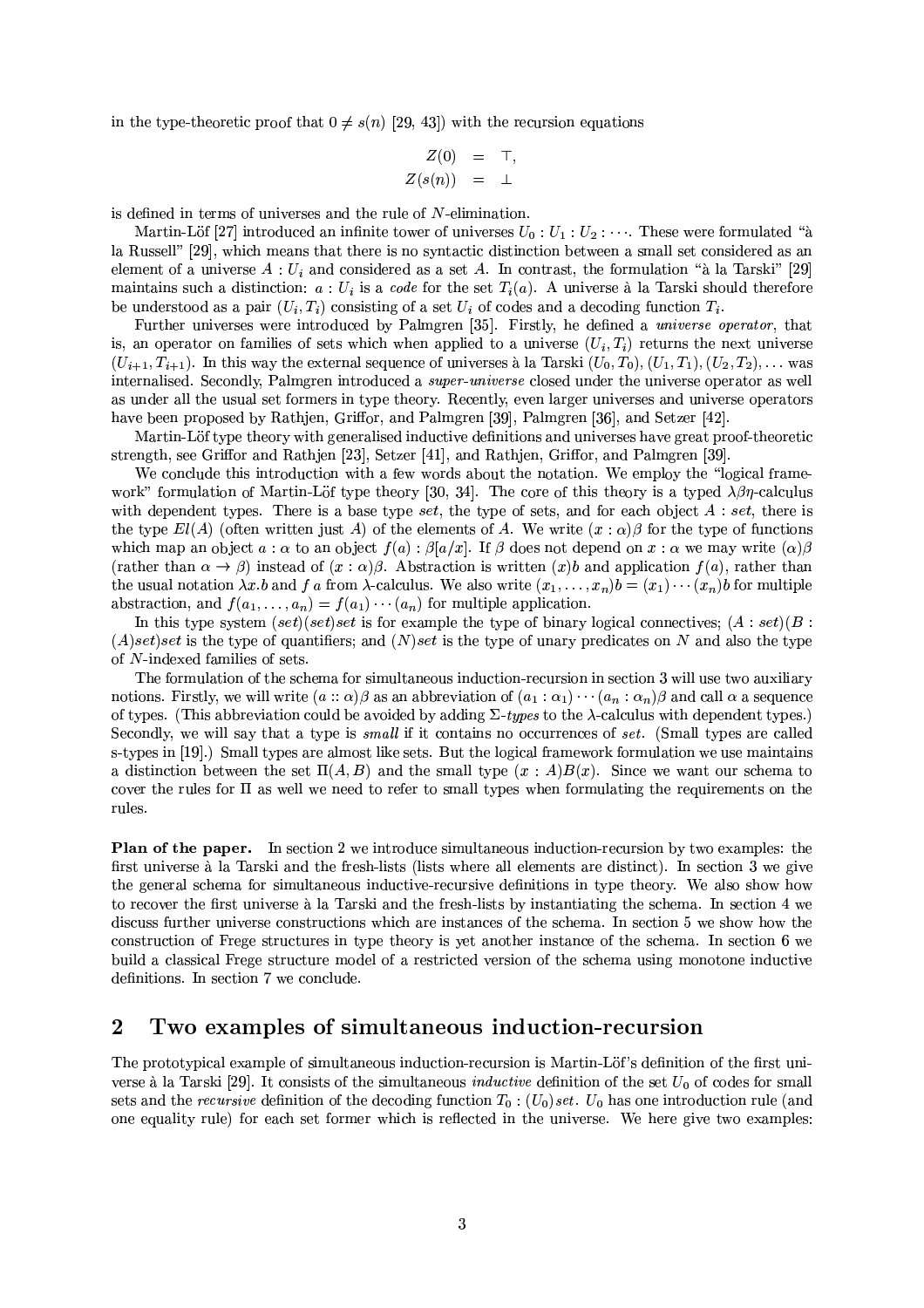$\Pi$ -formation is reflected by the following rule of  $U_0$ -introduction:

$$
\pi_0:(u:U_0)(u':(x:T_0(u))U_0)U_0,
$$

and we have the following equality rule:

$$
T_0(\pi_0(u, u')) = \Pi(T_0(u), (x)T_0(u'(x))).
$$

 $Eq$ -formation is reflected by the following rule of  $U_0$ -introduction:

$$
eq_0
$$
:  $(u:U_0)(b, b':T_0(u))U_0$ 

and we have the following equality rule:

$$
T_0(eq_0(u,b,b')) = Eq(T_0(u),b,b').
$$

This definition does not fit the schema for strictly positive inductive definitions in Dybjer [19], since  $T_0$  appears (even negatively) in the introduction rules for  $U_0$ . In spite of this one can justify that it is a predicative definition in Martin-Löf's sense [27]. Allen [5] has suggested calling this kind of definition half-positive.

For example, the rules for  $\pi_0$  stipulate the following way of constructing new elements of  $U_0$ . At a certain stage we may have constructed an element u. Since  $T_0$  is defined by  $U_0$ -recursion, we can compute the set  $T_0(u)$ . Hence we can construct a function u' with domain  $T_0(u)$  and range (the presently constructed elements of)  $U_0$ . Hence we can construct an element  $\pi_0(u, u')$ . Moreover, the computation of  $T_0(\pi_0(u, u'))$  will terminate since we already know that the computation of  $T_0(u)$  and of  $T_0(u'(x))$  for  $x: T_0(u)$  will terminate and that the  $T_0(u'(x))$ 's will only be called a finite number of times.

A more down-to-earth example (due to Catarina Coquand) is the following inductive definition of the set of lists *Dlist* with distinct elements and the simultaneous definition of the freshness relation *Fresh*.

Let A be the set from which the elements of the list are drawn, and let  $a\#b$  mean that a and b are different elements of A, for some difference relation  $\#$ :  $(A)(A)$  set. We have the following formation rules

$$
Dlist : set,
$$
  

$$
Fresh : (Dlist)(A)set
$$

and introduction rules

$$
nil : Dlist,
$$
  
cons : (b : A)(u : Dlist)(b' : Fresh(u, b))Dlist.

*Fresh* has the equality rules

$$
Fresh(nil, a) = \top,
$$
  

$$
Fresh(cons(b, u, b'), a) = b \# a \land Fresh(u, a).
$$

Note that cons has an extra argument  $b'$ , which is a proof that the new element b is fresh with respect to u. Hence the introduction rules for *Dlist* refer to Fresh. But as for the case of the first universe we shall argue that it is a good predicative definition.

For example, the rules for cons stipulate the following way of constructing new elements of Dlist. At a certain stage we may have constructed  $u : Dlist.$  Since Fresh is defined by  $Dlist$ -recursion, we already know what it means for an element  $b: A$  to be fresh with respect to u, that is, we know what a proof  $b'$ : Fresh $(u, b)$  is. Hence it makes sense to construct an element  $cons(b, u, b')$ . Moreover, we can define  $Fresh(cons(b, u, b'))$  in terms of the already constructed proposition  $Fresh(u)$ .

There are of course a number of alternative ways to define *Dlist* and *Fresh* using ordinary inductive definitions, but the inductive-recursive one seems natural and may be preferred for some purposes.

In both examples we simultaneously build a function and its domain of definition. This intuition can be captured using a classical notion of monotone inductive definition and thus yield a consistency proof. This is the idea behind the realisability model in section 5.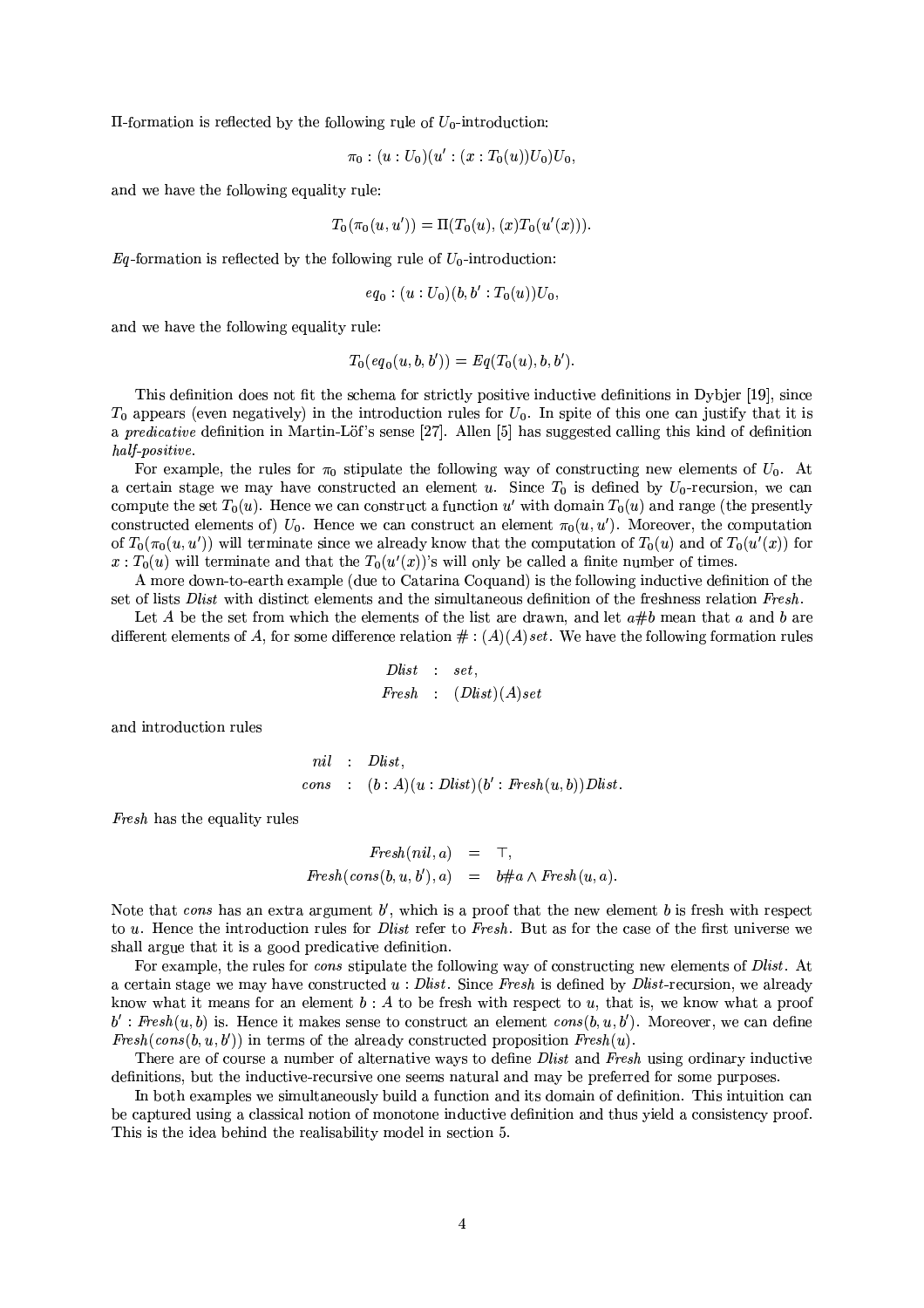A set former in Martin-Löf type theory is specified by its formation and introduction rules. Moreover, in the standard formulation [28, 29] it has an elimination rule which expresses a general principle of definition of a function by structural recursion. A particular function defined by structural recursion (for example the addition function on natural numbers) is then obtained by instantiating the elimination rule in question. Its recursion equations are then derived by instantiating the equality rules. But it is also possible to formulate definition by structural recursion by an external schema (so that for example the addition function is obtained as an instance) as in Martin-Löf  $[27]$ , Coquand  $[14]$ , and Dybjer  $[19]$ .

When considering simultaneous inductive-recursive definitions it is essential to adopt the latter approach (using an external schema). The reason is that the elimination rule expresses only definition by structural recursion on a previously (and not simultaneously) defined set. For example, the definition of  $T_0$  is an instance of a recursive schema. It cannot be formulated in terms of  $U_0$ -elimination, because already the formulation of  $U_0$ -elimination refers to  $T_0$ .

Moreover, we want the schema for simultaneous induction-recursion to specialise to universe constructions. It is therefore essential that we do not require that the value of a function defined by recursion necessarily is an element of a set (as in the traditional elimination rules). Instead the value can be an object of an arbitrary type (as in the "large" elimination rules [44, 45]. For example, the value may be a set (an object of the type set), so we have recursively defined families of sets.

Note that we have reversed the priority of the following concepts as compared to the standard formulations of Martin-Löf type theory  $[28, 29, 34]$ :

- Elimination and equality rules are special instances of the recursive schemata, whereas in the standard formulation the recursive schemata are derived from the elimination and equality rules.
- Universes are special kinds of simultaneous inductive-recursive definitions employing set-valued recursion, whereas in the standard formulation set-valued recursion is obtained from the elimination and equality rules in conjunction with universes.

### 3 Formalising the notion of a simultaneous inductive-recursive definition

We use the schematic style of Martin-Löf's intuitionistic theory of iterated inductive definitions in predicate logic [26] for presenting the theory of simultaneous inductive-recursive definitions in type theory. As already mentioned the present schema is a generalisation of the schema in Dybjer [19, 20]. The main difference is that the extended schema for an introduction rule may refer to a function defined simultaneously by recursion. To highlight the similarity between the extended schema and the old schema we use the same notation here as in Dybier [20].

The present description could form the basis for an implementation in the same way as the old schema [20] is the basis of Giménez' [22] implementation of inductive definitions in a proof editor for Martin-Löf type theory, and as Coquand and Paulin's formulation of inductive types in the calculus of constructions [16, 38] is the basis for the Coq-system [18].

To illustrate the schema, we show how the rules for the first universe and the fresh-lists can be derived by instantiation. Later sections contain further examples. It might be helpful to study these examples before studying the general formulation given in this section.

I present the case with one inductive and one recursive definition. Clearly, the schema can be generalised to the case with several simultaneous inductive and several (possibly zero) recursive definitions, but we will not spell out the details.

To begin with (in 3.1-3.4) we assume that there are no parameters. In 3.5 it is shown how to extend the schema to simultaneous inductive-recursive definitions with parameters.

A definition is always relative to a theory containing the rules for previously defined concepts. Thus the requirements on the different parts of the definitions  $(\alpha, \psi, \beta, \xi, p, q)$  below) are always judgements with respect to that theory.

#### **Formation rules**  $3.1$

**Schema.** Let  $\alpha$  be a sequence of small types. A simultaneous inductive-recursive definition of an  $\alpha$ -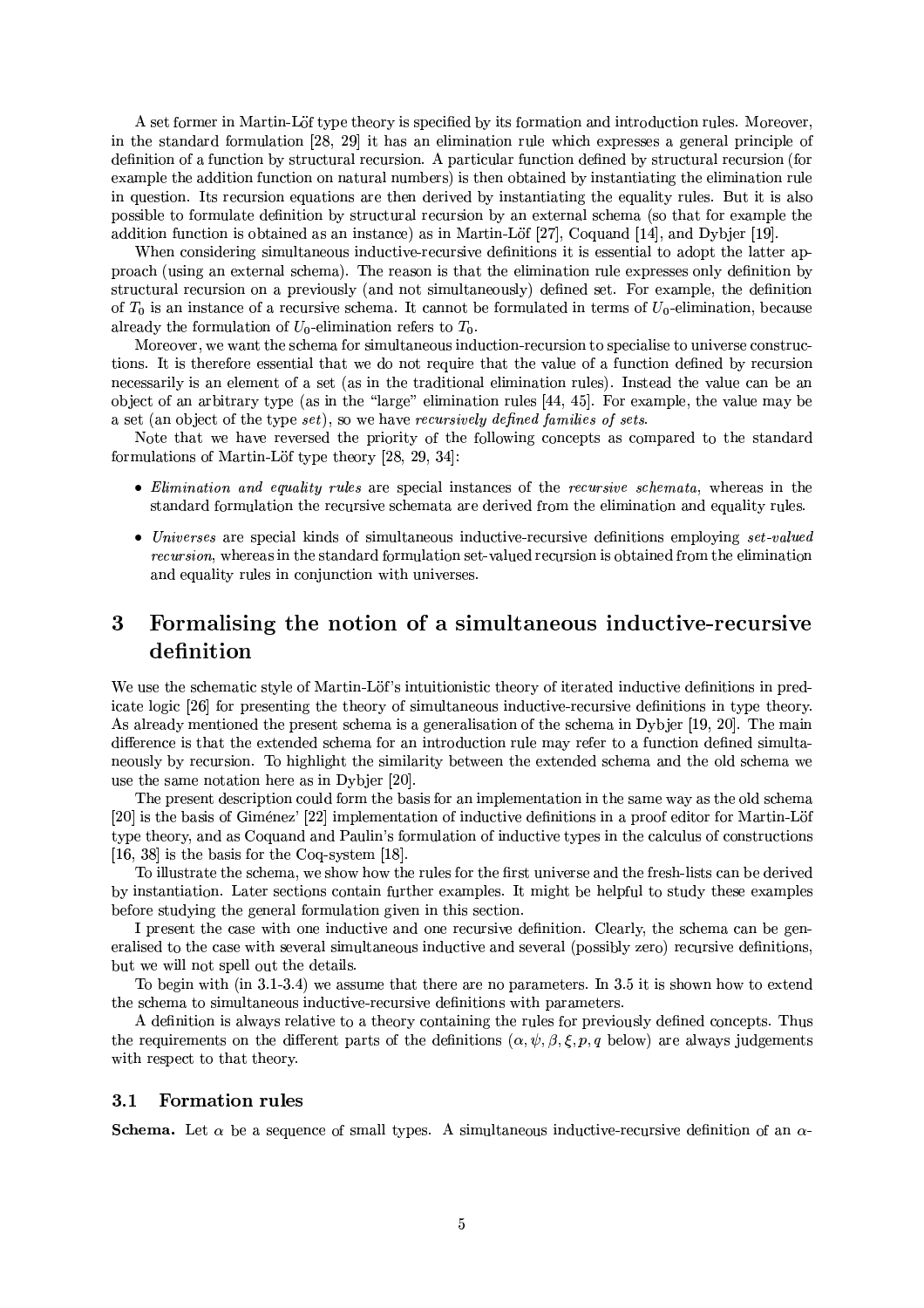indexed family of sets P and an  $\alpha$ -indexed family of functions f defined by P-recursion has formation rules of the form

$$
P : (a :: \alpha) set,f : (a :: \alpha)(c : P(a))\psi[a].
$$

Here we also require that  $\psi[a]$  is a type under the assumptions  $a : \alpha$ .

**Examples.** The formation rules for the first universe

$$
U_0 : set,
$$
  

$$
T_0 : (c:U_0)set
$$

are obtained by letting P be  $U_0$ , f be  $T_0$ ,  $\alpha$  be the empty sequence, and  $\psi[c]$  be set.

The formation rules for fresh-lists

$$
Dlist : set,
$$
  
Freeh : (c : Dlist)(a : A)set

are obtained by letting P be Dlist, f be Fresh,  $\alpha$  be empty and  $\psi[c]$  be  $(a : A)$ set (the type of predicates on  $A$ ).

For an example where  $\alpha$  is a non-empty sequence, see section 5 on Frege structures, where the properties of internal propositionality and internal truth are defined.

#### **Introduction rules**  $3.2$

Schema. A premise of an introduction rule is either non-recursive or recursive.

 $\bullet$  A non-recursive premise has the form

 $b: \beta$ ,

where  $\beta$  is a small type depending on the previous premises of the rule (see below).

 $\bullet$  A recursive premise has the form

$$
u:(x::\xi)P(p[x]),
$$

where  $\xi$  is a sequence of small types, and  $p[x]$ :  $\alpha$  assuming  $x : \xi$  and the previous premises of the rule (see below). If  $\xi$  is empty the premise is called *ordinary* and otherwise *generalised* (as in ordinary and generalised induction).

The type of the conclusion of the introduction rule has the form

 $P(q)$ ,

where  $q$ :  $\alpha$  depending on the premises of the rule (see below).

We shall now spell out the typing criteria for  $\beta$  in the schema above. (The criteria for  $\xi$ , p, and q are analogous.) These criteria may seem complex at a first glance, but are nothing but what results from spelling out the obvious possible dependencies that can occur.

We write  $\beta = \beta[\ldots, b', \ldots, u', \ldots]$ , etc., to explicitly indicate the dependence on typical previous non-recursive  $b' : \beta'$  and recursive  $u' : (x' : \xi')P(p'|x')$  premises. (Non-recursive and recursive premises may appear in any order). The dependence on a previous recursive premise can occur only through an application of the simultaneously defined function  $f$ . Formally, this means that we require that

$$
\beta[\ldots, b', \ldots, u', \ldots] = \hat{\beta}[\ldots, b', \ldots, (x')f(p'[x'], u'(x')), \ldots],
$$

where  $\hat{\beta}[\ldots, b', \ldots, v', \ldots]$  is a small type in the context  $(\ldots, b': \beta', \ldots, v': (x'': \xi')\psi[p'[x']], \ldots)$ . Note that this context is obtained from the context of  $\beta$  by replacing each recursive premise of the form  $u': (x' :: \xi')P(p'[x'])$  by  $v': (x' :: \xi')\psi[p'[x']].$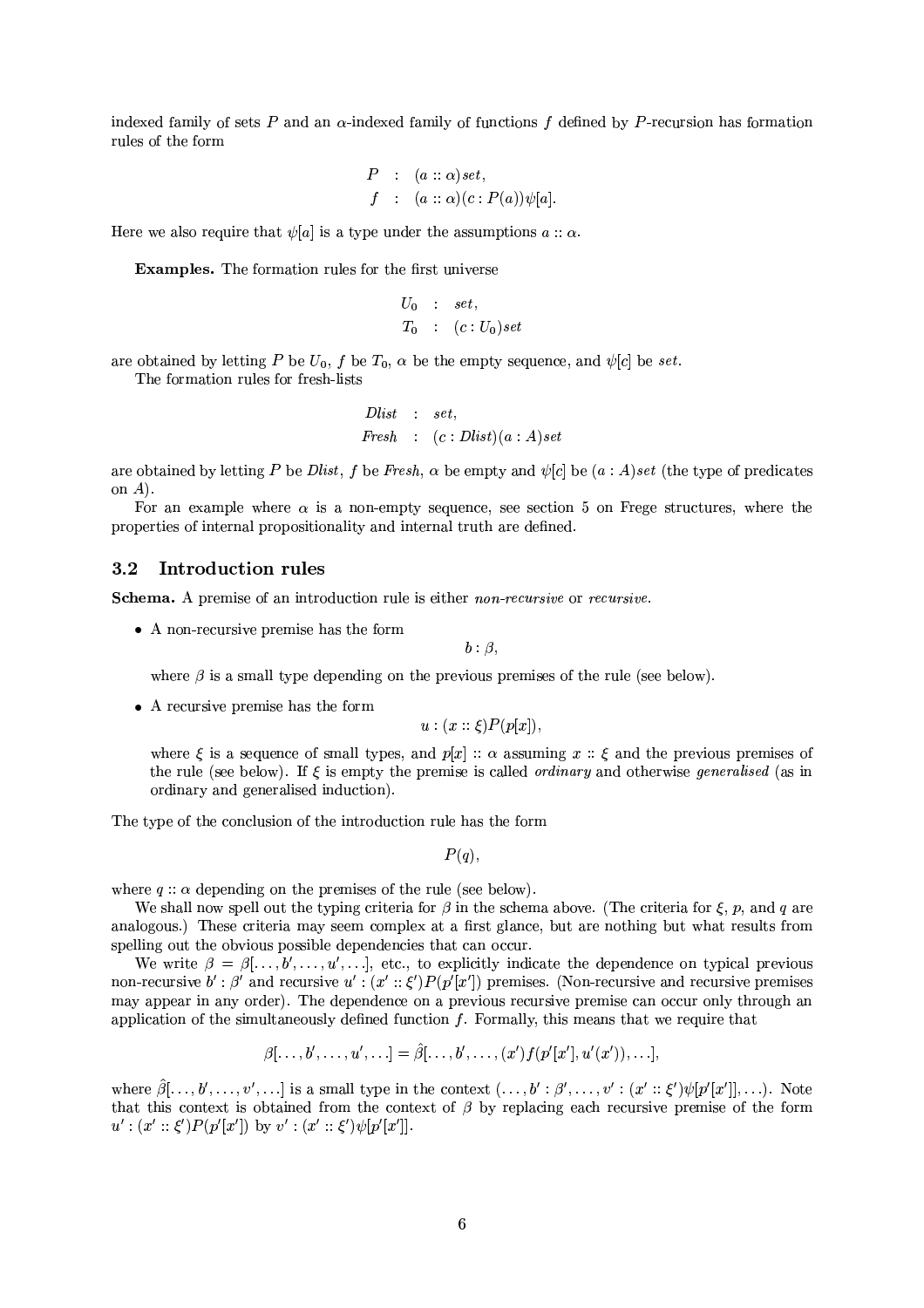In the sequel we will write

$$
\mathit{intro}:\cdots (b:\beta)\cdots (u:(x::\xi)P(p[x]))\cdots P(q)
$$

for the general form of an introduction rule. It indicates that a typical constructor *intro* may have non-recursive premises (arguments)  $b : \beta$  and recursive premises  $u : (x :: \xi)P(p[x])$ . There may be zero or more premises of either kind and they may appear in arbitrary order.

If we remove the possibility that  $\beta, \xi, p$ , and q depend on previous *recursive* premises, then we essentially recover the schema in Dybjer [20], because then  $f$  cannot appear in the introduction rules for  $P$ . Moreover, since a non-recursive premise then cannot depend on a recursive one, we can without loss of generality assume that all non-recursive premises precede the recursive premises.

**Examples.** The introduction rule for  $U_0$  which reflects  $\Pi$ -formation

$$
\pi_0
$$
:  $(u:U_0)(u':(x:T_0(u))U_0)U_0$ 

is obtained in the following way. The first premise  $u: U_0$  is recursive and ordinary, that is,  $\xi$  in the schema is empty. The second premise  $u'$ :  $(x : T_0(u))$  is recursive and generalised and depends on the first recursive premise. It is obtained from the schema by letting  $\xi[u] = \hat{\xi}[T_0(u)] = T_0(u)$ , that is,  $\hat{\xi}[v] = v$ .

The introduction rule reflecting  $Eq$ -formation is

$$
eq_0: (u:U_0)(b,b':T_0(u))U_0
$$

The first premise  $u: U_0$  is recursive and ordinary. The second and and third premises  $b, b': T_0(u)$  are nonrecursive and depend on the first recursive premise. They are obtained by letting  $\beta[u] = \hat{\beta}[T_0(u)] = T_0(u)$ , that is,  $\hat{\beta}[v] = v$ .

The second introduction rule for Dlist is

$$
cons : (b : A)(u : Dlist)(b' : Fresh(u, b))Dlist.
$$

It has a first non-recursive premise with  $\beta = A$ . The second premise is recursive and ordinary ( $\xi$  is empty). The third premise is non-recursive with  $\beta[b, u] = \hat{\beta}[b, \text{Fresh}(u)] = \text{Fresh}(u, b)$  so  $\hat{\beta}[b, v] = v(b)$ .

#### $3.3$ Equality rules for the simultaneously defined function

**Schema.** Let *intro* be a constructor and let as above  $b : \beta$  and  $u : (x :: \xi)P(p[x])$  be typical non-recursive and recursive premises respectively of the corresponding introduction rule. The form of the equality rule for  $f$  and *intro* is:

$$
f(q, \textit{intro}(\ldots, b, \ldots, u, \ldots)) = e(\ldots, b, \ldots, (x) f(p[x], u(x)), \ldots) : \psi[q]
$$

in the context

$$
(\ldots, b : \beta, \ldots, u : (x :: \xi) P(p[x]), \ldots)
$$

where

$$
e(\ldots,b,\ldots,v,\ldots):\psi[q]
$$

in the context

$$
(\ldots, b : \beta, \ldots, v : (x :: \xi)\psi[p[x]], \ldots).
$$

**Examples.** The equality rules for  $T_0$ 

 $T_0(\pi_0(u, u')) = \Pi(T_0(u), (x)T_0(u'(x))),$  $T_0(eq_0(u, b, b')) = Eq(T_0(u), b, b')$ 

are obtained by letting  $e(v, v') = \Pi(v, v')$  and  $e(v, b, b') = Eq(v, b, b')$  respectively. The equality rules for Fresh

$$
Fresh(nil) = (a) \top,
$$
  
\n
$$
Fresh(\cos(b, u, b')) = (a)(b \# a \land Fresh(u, a))
$$

are obtained by letting  $e = (a) \top$  and  $e(b, v, b') = (a)(b \# a \wedge v(a))$  respectively.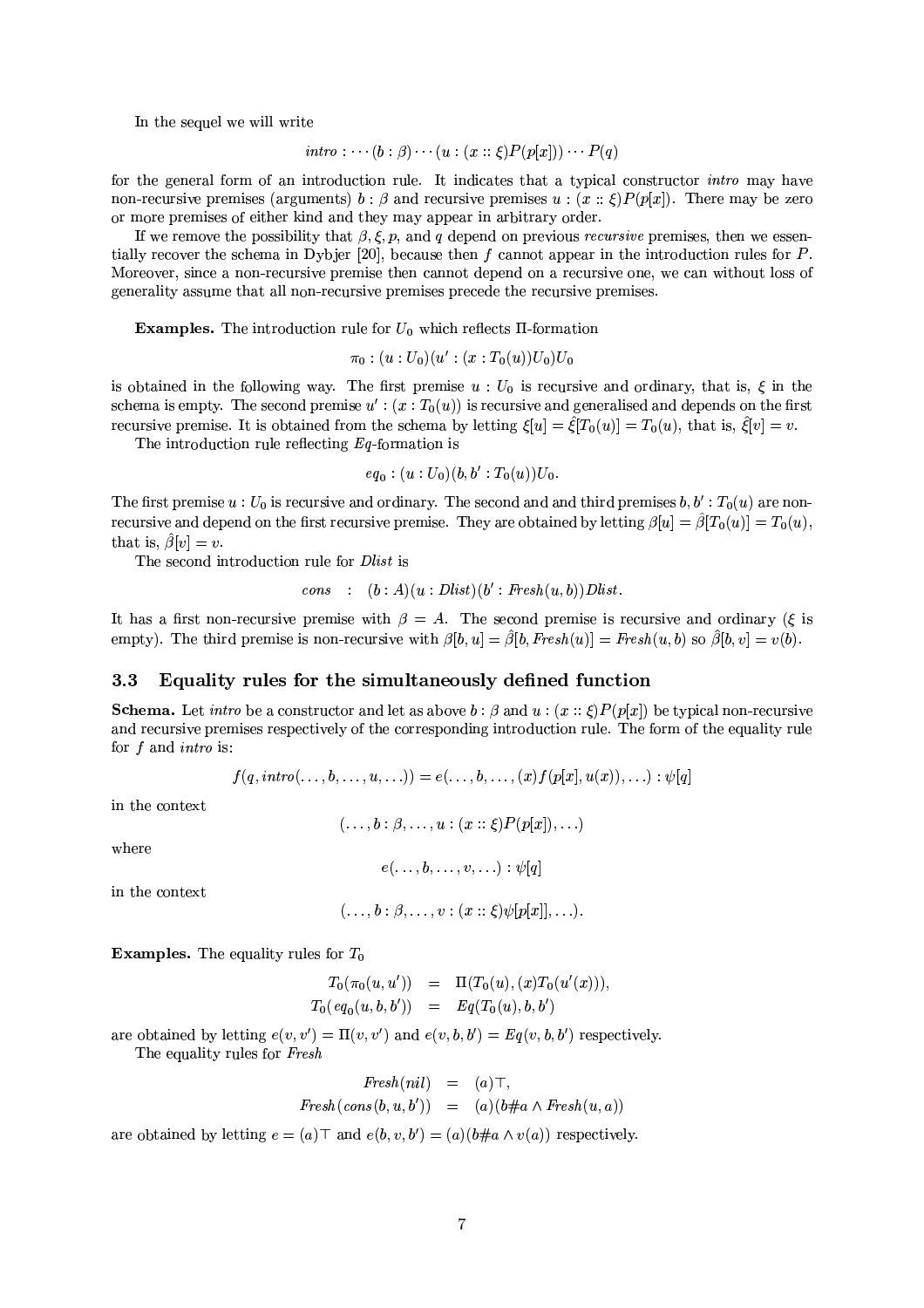#### $3.4$ A generalisation of universe elimination

Schema. Universe elimination (as described in Nordström, Petersson, and Smith [34]) expresses definition by  $U_0$ -recursion after  $U_0$  and  $T_0$  are defined. Here we express the corresponding notion schematically. We also show that ordinary universe elimination is a special case of this schema.

In general, after the simultaneous inductive-recursive definition of  $P$  and  $f$  has been completed, we may define a new function

$$
f':(a::\alpha)(c:P(a))\psi'[a,c],
$$

by P-recursion. Here we require that  $\psi'[a, c]$  is a type in the context  $(a :: \alpha, c : P(a))$ . The equality rule has the form

$$
f'(q, \textit{intro}(\ldots, b, \ldots, u, \ldots)) = e'(\ldots, b, \ldots, u, (x) f'(p[x], u(x)), \ldots)
$$

in the context

$$
(\ldots, b : \beta, \ldots, u : (x : : \xi) P(p[x]), \ldots)
$$

where

$$
e'(\ldots, b, \ldots, u, v, \ldots) : \psi'[q, \text{intro}(\ldots, b, \ldots, u, \ldots)]
$$

in the context

$$
(\ldots, b : \beta, \ldots, u : (x :: \xi) P(p[x]), v : (x :: \xi) \psi'[p[x], u(x)], \ldots)
$$

Note that the criteria are identical for a simultaneously defined function  $f$  and a function  $f'$  defined afterwards, except that the target type  $\psi'$  of f' (in contrast to  $\psi$  of f) may depend on c as well as on a, and that the RHS of a recursion equation  $e'$  for  $f'$  (in contrast the RHS of a recursion equation e for f) may depend on u as well as on v. This is simply because these new dependencies can occur only after  $P$ has been defined.

**Examples.** Ordinary  $U_0$ -elimination

$$
U_0rec : (C : (U_0)set)
$$
  
\n
$$
(e : (u : U_0)(v : C(u))(u' : (x : T_0(u))U_0)(v' : (x : T_0(u))C(u'(x)))C(\pi_0(u, u')))
$$
  
\n
$$
(e' : (u : U_0)(v : C(u))(b, b' : T(u))C(eq_0(u, b, b')))
$$
  
\n
$$
\vdots
$$
  
\n
$$
(c : U_0)C(c)
$$

with

$$
U_0rec(C, e, e', \pi_0(u, u')) = e(u, U_0rec(C, e, e', u), u', (x)U_0rec(C, e, e', u'(x))),
$$
  
\n
$$
U_0rec(C, e, e', eq_0(u, b, b')) = e'(u, U_0rec(C, e, e', u), b, b'),
$$
  
\n
$$
\vdots
$$

is obtained from the general schema by letting  $C, e, e', \dots$  be parameters (see section 3.5) and  $\psi'[c] = C(c)$ .

Another example is the function

$$
length: (c: Dlist)N
$$

which computes the length of a *Dlist* by *Dlist*-recursion. The typing rule of *length* is obtained by letting  $\psi'[c] = N$  in the general schema. It has the equality rules

$$
length(nil) = 0,
$$
  

$$
length(cons(b, u, b')) = s(length(u)).
$$

These are obtained by letting  $e' = 0$  and  $e'(b, u, v, b') = s(v)$  respectively in the general schema.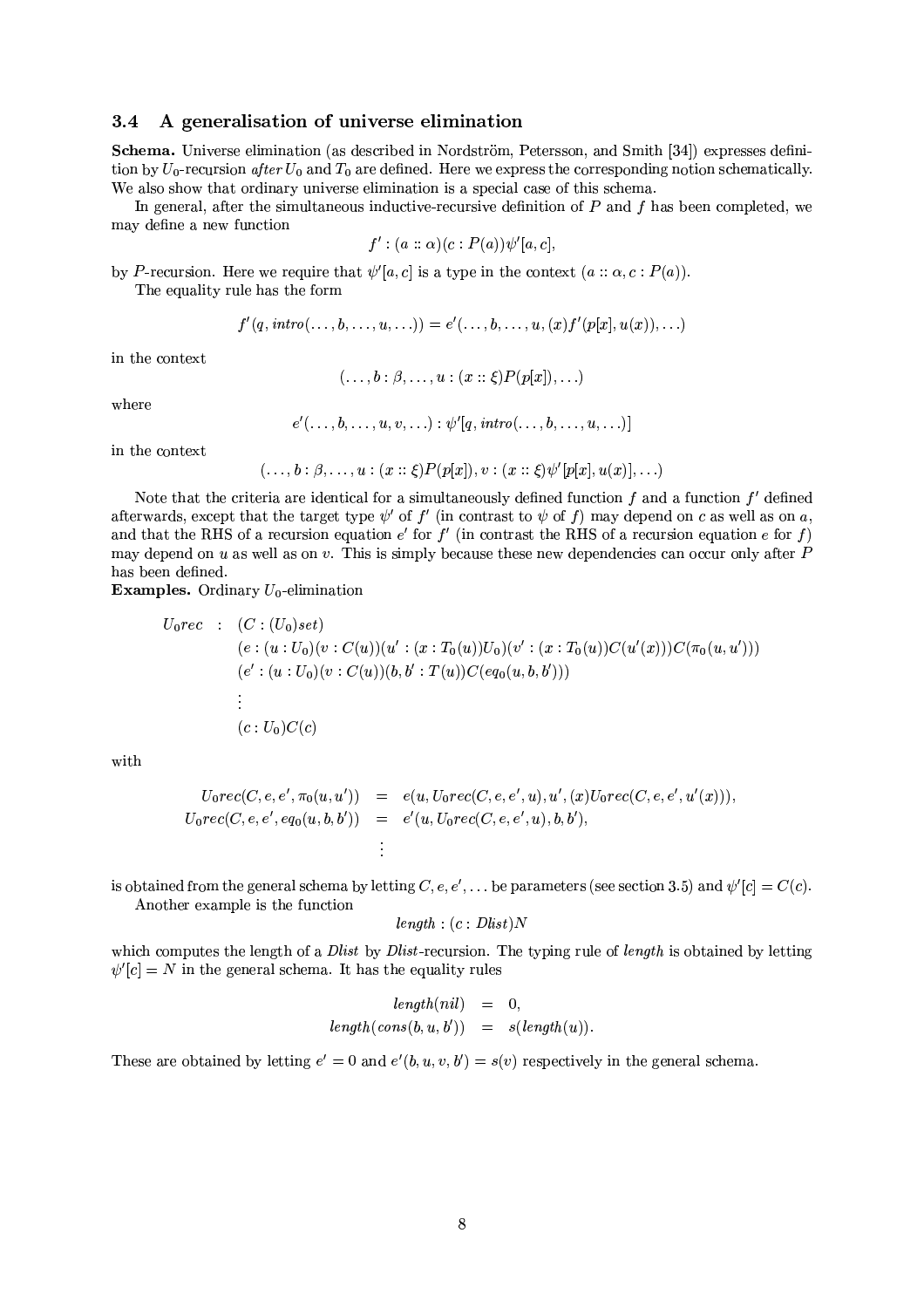#### 3.5 Parameters

The simultaneous inductive-recursive definition of *Dlist* and *Fresh* depends on the parameters  $A : set$ and  $\#$ :  $(A)(A)$  set. If we make these dependencies explicit in the formation rules for *Dlist* and *Fresh* they become

$$
Dlist : (A : set)(\# : (A)(A)set)set,
$$
  
\n
$$
Fresh : (A : set)(\# : (A)(A)set)(c : Dlist(A, \#))(a : A)set.
$$

We also need to modify the introduction rules accordingly:

*nil* : 
$$
(A : set)(\# : (A)(A)set)Dlist(A, \#),
$$
  
*cons* :  $(A : set)(\# : (A)(A)set)(b : A)(u : Dist(A, \#))(b' : Fresh(A, \#, u, b))Dlist(A, \#).$ 

We can extend the schema to account for parameters in general. The rule is simple: there can be zero or more parameters and they can have arbitrary types. The modified schema for formation rules is therefore

$$
P : (A :: \sigma)(a :: \alpha[A])set,f : (A :: \sigma)(a :: \alpha[A])(c : P(A, a))\psi[A, a].
$$

where  $\sigma$  is an arbitrary sequence of types, where  $\alpha[A]$  is a sequence of small types under the assumptions  $A::\sigma$  and  $\psi[A,a]$  is a type under the assumptions  $A::\sigma,a::\alpha$ . The modified schema for an introduction rule is

$$
intro:(A::\sigma)\cdots(b:\beta[A])\cdots(u:(x::\xi[A])P(A,p[A,x]))\cdots P(A,q)
$$

where  $\sigma$  is the same as for the formation rules, and where the requirements on  $\beta$ ,  $\xi$ ,  $p$ , and  $q$  depend on  $A :: \sigma$  as well.

A recursive definition of a function  $f'$  (defined by recursion on P after the simultaneous inductiverecursive definition of  $P$  and  $f$ ) may also depend on parameters. This was used above when showing that ordinary universe elimination is an instance of the schema in section 2.4. Again, there may be zero or more parameters, and these parameters may have arbitrary types. Note however that the parameters of  $f'$  need not coincide with the parameters for the inductive-recursive definition of P and f.

#### Universe hierarchies and super-universes  $\boldsymbol{4}$

In this section we review the universe hierarchies and super-universes of Palmgren [35]. Palmgren presented these constructions in a one-off fashion with informal motivations for the rules. Here we use our notion of a simultaneous inductive-recursive definition to give a unified formal treatment of all these constructions: as for the rules for  $U_0$  we can recover them by instantiating the appropriate part of the general schema above.

#### $4.1$ External universe hierarchies

The *second universe* has formation rules

$$
U_1 : set,
$$
  

$$
T_1 : (U_1) set,
$$

and analogous rules for the constructors  $\pi_1$  and  $eq_1$  to those for  $\pi_0$  and  $eq_0$ . There is also an introduction and equality rule reflecting  $U_0$ -formation:

$$
u_{01} : U_1,
$$
  

$$
T_1(u_{01}) = U_0.
$$

We also wish to reflect  $T_0$  as a function into the second universe:

$$
t_{01}: (U_0)U_1,
$$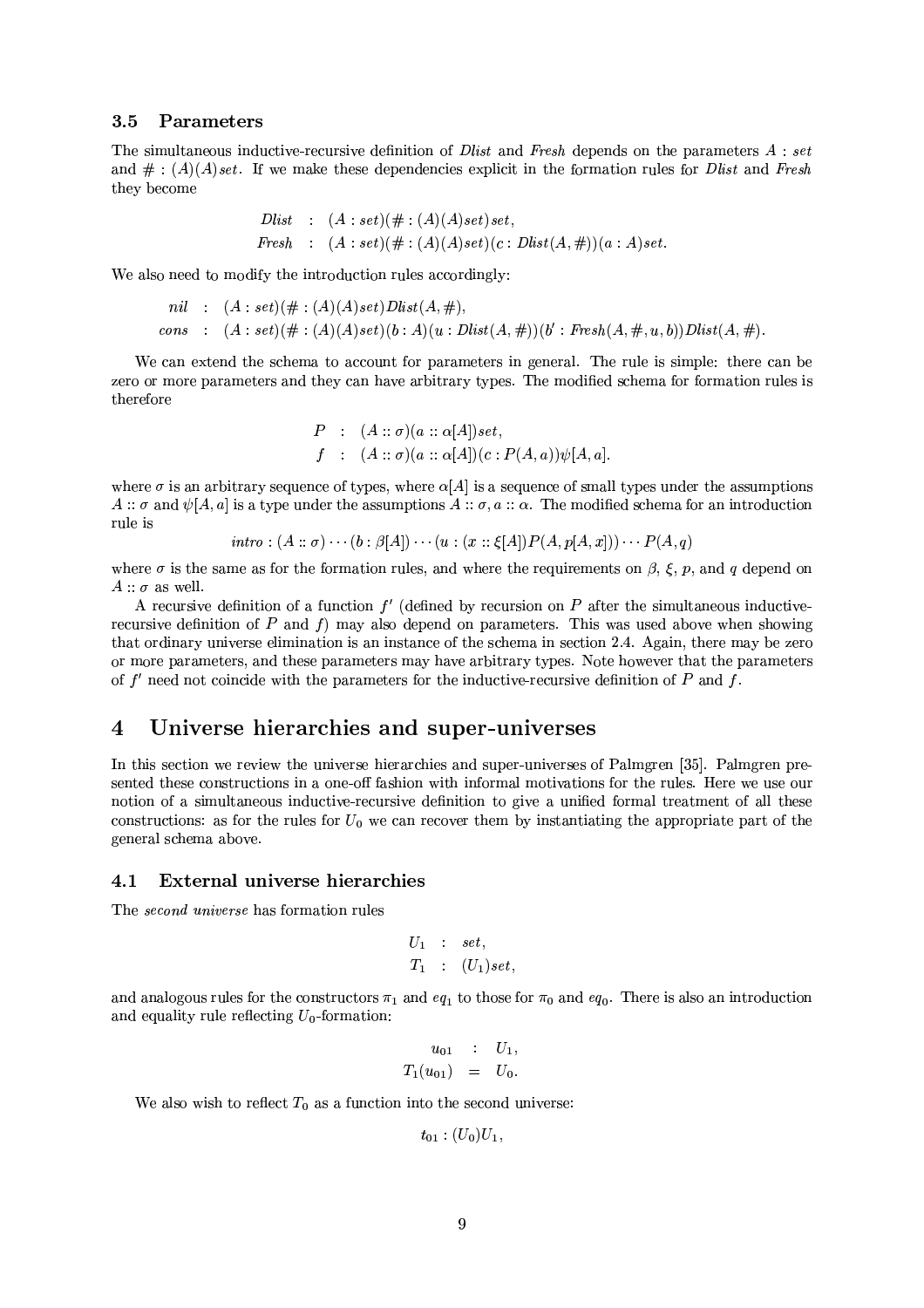and therefore we let  $t_{01}$  be a constructor for  $U_1$ . (Palmgren also mentions the possibility of defining  $t_{01}$ by recursion on  $U_0$ .) The equality rule for  $T_1$  is:

$$
T_1(t_{01}(b)) = T_0(b).
$$

We can continue in an analogous way and define  $U_2$  and  $T_2$ ,  $U_3$  and  $T_3$ , etc. and thus get an external universe hierarchy.

#### $4.2$ An internal universe hierarchy and a super-universe

The construction of  $U_{n+1}$  and  $T_{n+1}$  from  $U_n$  and  $T_n$  can be internalised. We give a simultaneous inductive-recursive definition of the set formers

$$
Nextu : (U : set)(T : (U) set) set,Next: (U : set)(T : (U) set)(Nextu(U, T)) set,
$$

and let  $U_{n+1} = Nextu(U_n, T_n)$  and  $T_{n+1} = NextU_n, T_n)$ .

 $U$  and  $T$  are parameters of this definition. For simplicity, we suppress these parameters in the rules for Nextu and Nextu and write

$$
\begin{array}{lcl} Nextu & : & set, \\ Nextt & : & (Nextu)set. \end{array}
$$

Introduction and equality rules correspond to those of the first universe, but we also need to reflect the code set  $U$  and the decoding function  $T$ :

$$
* : Nextu,
$$
  
\n
$$
Nextt(*) = U,
$$
  
\n
$$
t : (b : U) Nextu,
$$
  
\n
$$
Nextt(t(b)) = T(b).
$$

A super-universe is obtained by also reflecting the next-universe construction inside a set  $U_{\infty}$ . The formation rules are

$$
U_{\infty} : set,
$$
  

$$
T_{\infty} : (U_{\infty})set.
$$

Introduction and equality rules correspond to those for the first universe, but we also need to reflect the first universe  $U_0$  and the next-universe construction Nextu

$$
u_0:U_{\infty},
$$

$$
T_{\infty}(u_0) = U_0,
$$
  
nextu :  $(u : U_{\infty})(u' : (T_{\infty}(u))U_{\infty})U_{\infty},$   

$$
T_{\infty}(nextu(u, u')) = Nextu(T_{\infty}(u), (x)T_{\infty}(u'(x))).
$$

It is straightforward to check that also these rules follow the general schema.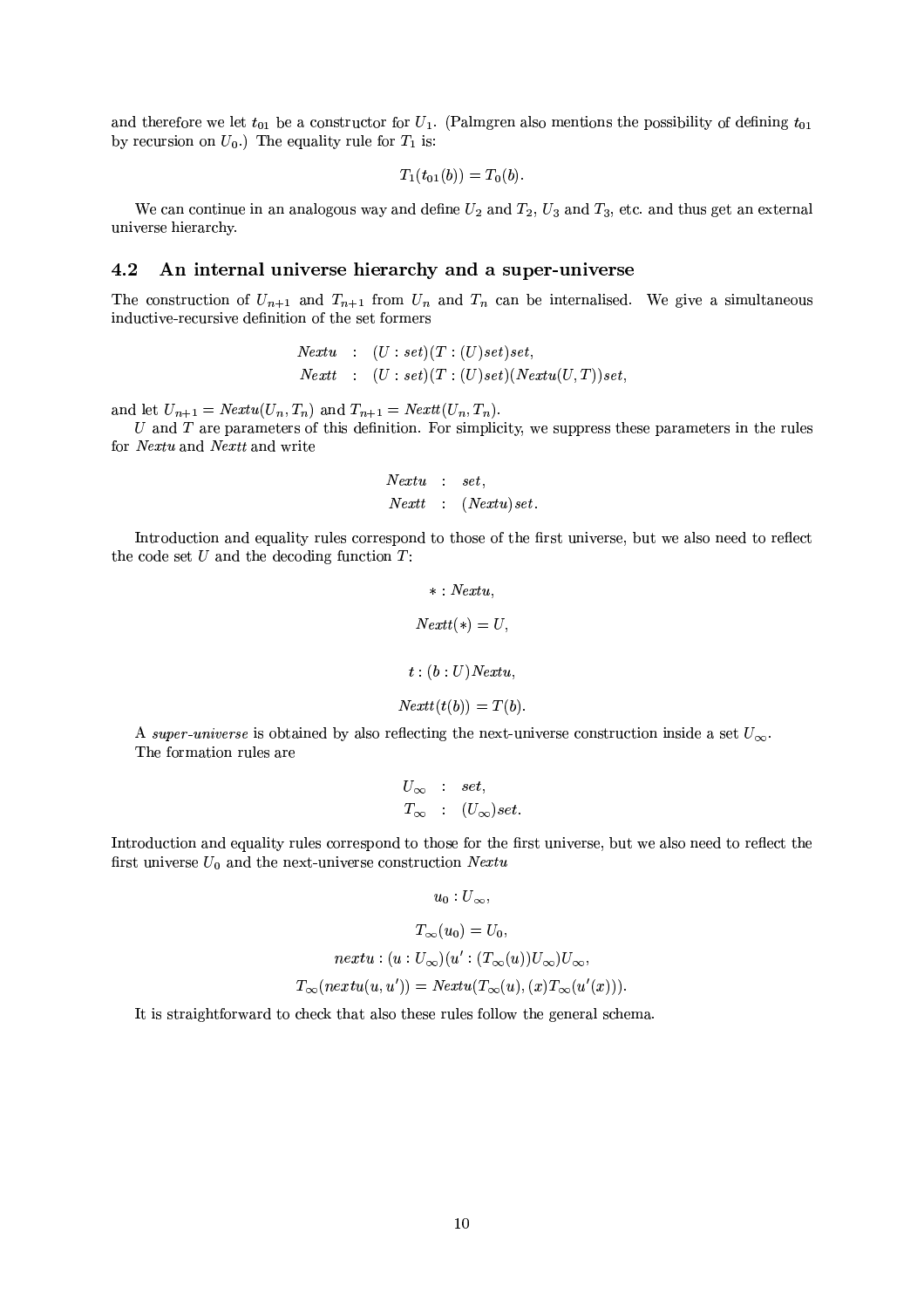#### 4.3 A parameterised super-universe

The construction of the super-universe  $U_{\infty}$  can be generalised. Instead of starting with the next-universe operator, we can start with an arbitrary operator given by a pair

$$
F : (U : set)(T : (U) set) set,G : (U : set)(T : (U) set)(F(U, T)) set
$$

which maps a family of sets  $(U,T)$  into another family of sets  $(F(U,T),(x)G(U,T,x))$ . Then we can construct a super-universe  $(U_P, T_P)$  closed under this operator by a simultaneous inductive-recursive definition. The definition of  $(U_P, T_P)$  is analogous to the definition of  $(U_{\infty}, T_{\infty})$ ; the only difference is that we replace Nextu by the parameter F. If we make the dependence on the parameters  $F$  and  $G$ explicit in the types of  $U_P$  and  $T_P$  we get

$$
U_P \quad : \quad (F:(U:set)(T:(U)set)set) \newline (G:(U:set)(T:(U)set)(F(U,T))set) \newline set, \newline \newline T_P \quad : \quad (F:(U:set)(T:(U)set)set) \newline (G:(U:set)(T:(U)set)(F(U,T))set) \newline (c:U_P(F,G)) \newline set.
$$

I learned about this generalization and its connection to Mahlo cardinals in set theory from Anton Setzer. For a complete account and more discussion, see Setzer [42]. (The reader should note that there are some differences between Setzer's formalisation and the one suggested here.)

Several more examples of simultaneous inductive-recursive definitions of large universes and universe operators can be found in the recent papers by Palmgren [36] and Rathjen, Griffor, and Palmgren [39].

#### $\overline{5}$ **Frege structures**

The notion of a Freque structure was introduced by Peter Aczel [4]. One purpose was to provide an appropriate setting for  $\lambda$ -calculus (or abstract realisability) interpretations of Martin-Löf type theory. Another was to provide a model for a foundational framework where the notions of "proposition" and "truth" are primitive.

We shall here show how to construct a Frege structure in Martin-Löf type theory by using a simultaneous inductive-recursive definition. Thus we show a way to reduce this foundational framework to the foundational framework of type theory. This type-theoretic construction can be contrasted to Aczel's construction of Frege structures in classical set theory.

The notion of a Frege structure is an enrichment of the notion of a  $\lambda$ -structure. This is essentially the same as a  $\lambda$ -model in Barendregt [8] but is expressed in terms of an *explicitly closed family*  $\mathcal F$ . Here  $\mathcal{F}_0$  is the set of *objects* of the Frege structure and  $\mathcal{F}_n$  is a set of *n*-ary functions on  $\mathcal{F}_0$ , which is used for interpreting expressions with at most  $n$  free variables. A Frege structure comes with projection functions  $\pi_n^i : \mathcal{F}_n$  and  $\mathcal{F}\text{-functionals } \lambda_n : \mathcal{F}_{n+1} \to \mathcal{F}_n$  and  $App_n : \mathcal{F}_n \times \mathcal{F}_n \to \mathcal{F}_n$  satisfying appropriate equations.

The objects of a Frege structure are used both for encoding propositions and other mathematical objects. Given a  $\lambda$ -structure we can encode the logical constants: a binary connective can be encoded as a binary function on  $\mathcal{F}_0$ , and a quantifier can be encoded as a function from  $\mathcal{F}_1$  to  $\mathcal{F}_0$ .

A Frege structure is a  $\lambda$ -structure with encodings of logical constants together with a set of objects called *propositions* and a subset of these called *truths*. These collections have to satisfy *logical schemata*, such as  $[4, \text{ page } 37]$ :

Implication: If  $a$  is a proposition and the object  $b$  is a proposition provided that  $a$  true, then  $a \supset b$  is a proposition, such that  $a \supset b$  is true iff a is true implies b is true.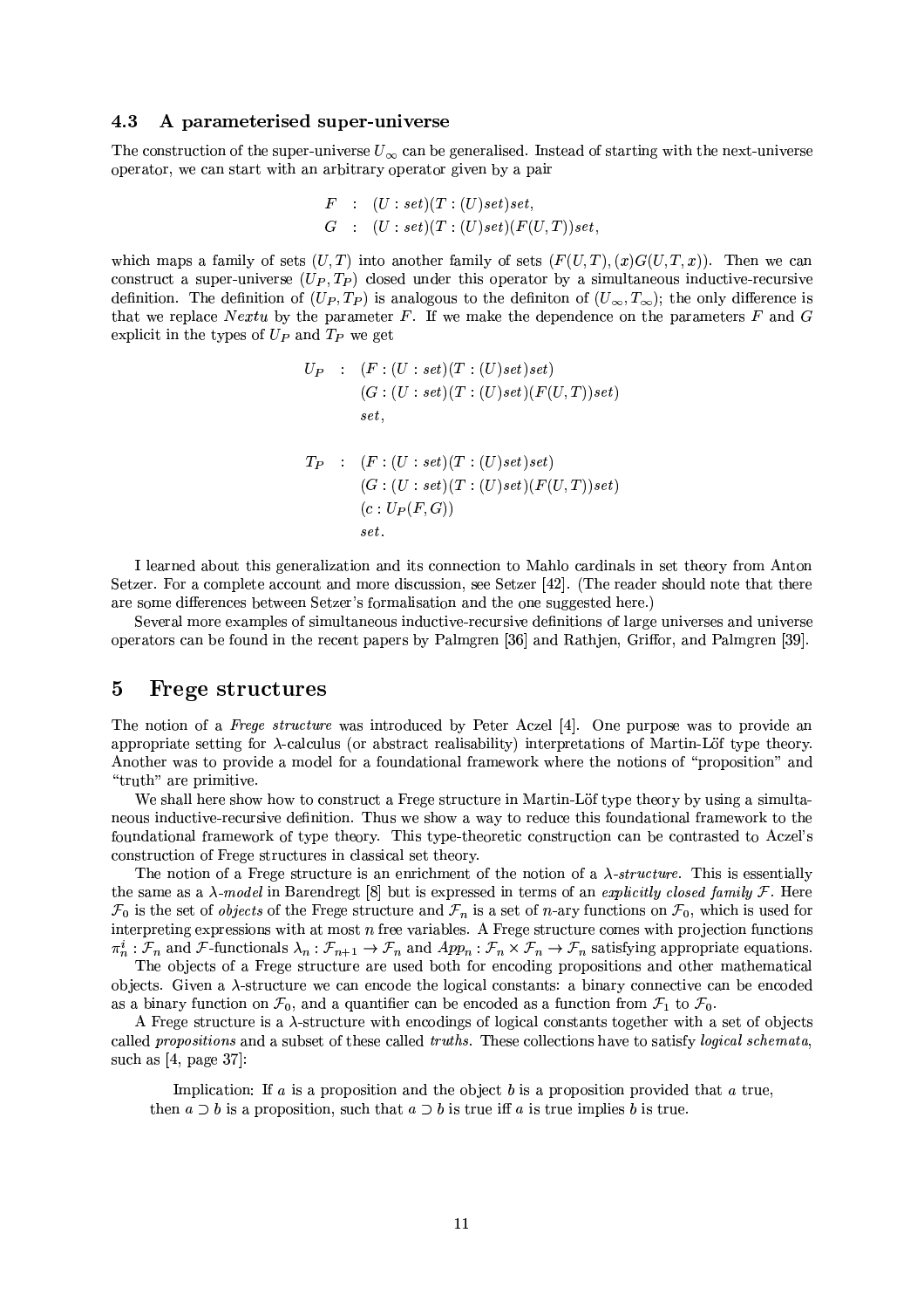Universal quantification: If f is a propositional function in  $\mathcal{F}_1$ , then  $\forall x f(x)$  is a proposition, such that  $\forall x f(x)$  is true iff  $f(a)$  is true for all objects a.

Note that  $a \supset b$  is a non-standard notion of implication, since b is required to be a proposition only when  $a$  is true.

A  $\lambda$ -structure with an encoding of the logical constants can be obtained by a standard construction in the  $\lambda$ -calculus [4]. To get a Frege structure we need to construct the collections of propositions and truths. The basic idea is to view the logical schemata as inductively defining these collections. But a direct interpretation as a positive inductive definition is not possible, since the notion of truth appears negatively in the logical schema for implication. Instead, Aczel [4] showed that one can interpret the logical schemata as an operator on pairs of sets of objects, which is monotone with respect to the following "conservative extension" ordering:

$$
\langle \mathcal{P}, \mathcal{T} \rangle \leq \langle \mathcal{P}', \mathcal{T}' \rangle \text{ iff } \mathcal{P} \subseteq \mathcal{P}' \text{ and } \mathcal{T} = \mathcal{T}' \cap \mathcal{P}.
$$

Intuitively, when constructing new propositions, the notion of truth on old propositions should remain the same. Since this ordering is complete it follows by a standard argument that the operator has a least fixed point when working in classical set theory.

However, Aczel also made the following remark [4, page 55] which has provided motivation for the present work:

Nevertheless I believe this result to be constructively valid. A rigorous elaboration of this point would require an explicit discussion of the role of inductive definitions in constructive mathematics. It will have to suffice here if I simply assert that the logical schemata form the clauses of an inductive definition that generate the propositions and simultaneously give conditions for their truth.

The standard construction of a  $\lambda$ -structure with set of objects  $\mathcal{F}_0$  and an explicit equivalence relation on objects  $\sim_0$ , together with an encoding of the logical constants can be carried out in type theory (see for example Hedberg [24] for a formal development of constructive domain theory inside type theory).

It remains to turn the logical schemata into a simultaneous inductive definition of the property  $P_i(a)$ :  $\mathcal{F}_0$ ) set of propositionality and a recursive definition of the truth of a proposition  $\mathcal{T}$ :  $(a : \mathcal{F}_0)(c : \mathcal{P}(a))$  set. Note that these formation rules are obtained by instantiating the schema with  $P = P$ ,  $f = T$ ,  $\alpha$  the singleton sequence  $\mathcal{F}_0$ , and  $\psi[a] = set$ . It is essential that T has a second argument, the proof that an object is a proposition, since it is defined by recursion on that proof.

We also show the introduction rules corresponding to the logical schemata for implication and universal quantification. We first extract from the  $\lambda$ -structure a function  $ev : (\mathcal{F}_1)(\mathcal{F}_0)\mathcal{F}_0$  which applies a unary function to an object, and codes  $\supset: (\mathcal{F}_0)(\mathcal{F}_0)\mathcal{F}_0$  and  $\forall: (\mathcal{F}_1)\mathcal{F}_0$  for implication and universal quantification. The rules are:

$$
\bigcirc\text{-}intro: (a: \mathcal{F}_0)(p: \mathcal{P}(a))(b: \mathcal{F}_0)(q: (\mathcal{T}(a, p))\mathcal{P}(b))(c: \mathcal{F}_0)(z: c \sim_0 (a \supset b))\mathcal{P}(c),
$$

$$
\mathcal{T}(c, \supset\text{-}intro(a, p, b, q, c, z)) = \Pi t: \mathcal{T}(a, p).\mathcal{T}(b, q(t)),
$$

 $\forall \text{-}intro: (f: \mathcal{F}_1)(p: (x: \mathcal{F}_0)\mathcal{P}(ev(f, x)))(c: \mathcal{F}_0)(z: c \sim_0 \forall (f)) \mathcal{P}(c),$ 

$$
\mathcal{T}(c, \forall\text{-}intro(f, p, c, z)) = \Pi x : \mathcal{F}_0 \cdot \mathcal{T}(ev(f, x), p(x))
$$

Note that these definitions ensure that  $\sim_0$  is preserved by P and T. This can be shown formally by using the analogue of universe elimination.

The main point is that the logical schemata directly can be interpreted as a basic kind of definition, specifically, as a simultaneous inductive-recursive definition which is an instance of our schema. We also note the similarity between this understanding and the intuitive reading of Aczel's construction as a conservative extension ordering: since  $\mathcal T$  is a function, the truth of a proposition cannot change once it is defined.

We therefore argue that we have shown a way to make Aczel's claim, that his result is constructively valid, precise. Essential is our use of explicit proof-objects and the fundamental difference between an inductive and a recursive definition in type theory.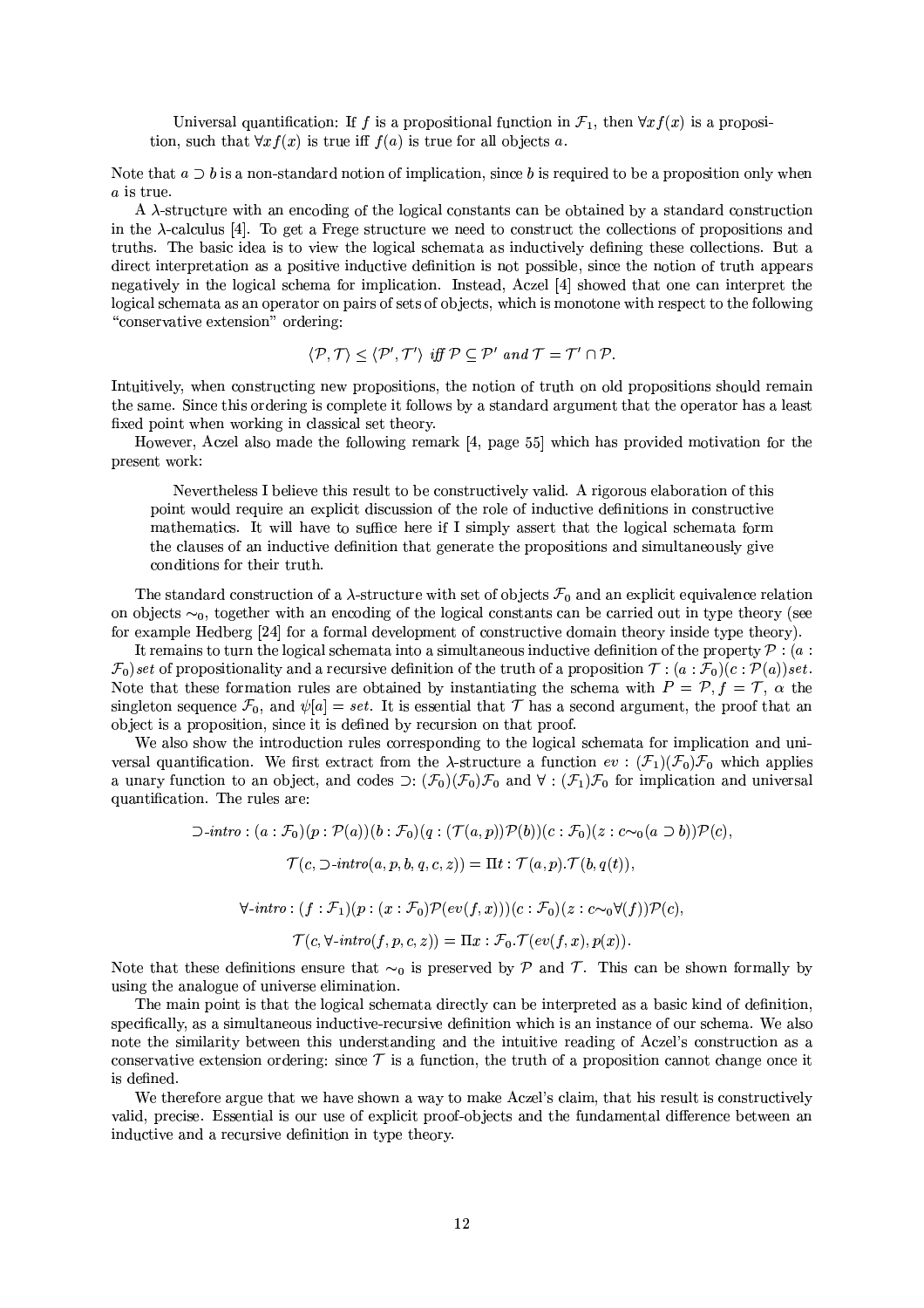#### **Realisability model** 6

To prove the consistency we shall construct a realisability model. We first show how to interpret an arbitrary instance of the schema in 3.1-3.4. This interpretation also applies to definitions with parameters as specified in 3.5 provided these parameters satisfies a particular positivity criterion, see section 6.4.4.

We follow Aczel [2, 4] and interpret types as collections of objects of a Frege structure. But instead of first building collections of propositions and truths as in Aczel's work, we shall directly construct the collections of sets Set and elements  $\mathcal{E}l[A]$  (for each  $A \in \mathcal{S}et$ ) in a manner similar to Allen [5]. These collections will be inductively defined using Aczel's rule sets [1].

Like Aczel, we use 'object' to refer to an element of a  $\lambda$ -structure and 'collection' to refer to a subset of the elements of a  $\lambda$ -structure. Furthermore, since substitution in the  $\lambda$ -calculus is interpreted as set-theoretic application in the  $\lambda$ -structure, we will use the notation  $f[x]$  for set-theoretic application in general.

We begin by reviewing Aczel's rule sets in 6.1. Then we review the interpretation of the logical framework in 6.2. The interpretation of sets is overviewed in 6.3. In 6.4 we then give the interpretation of the general schema for inductive-recursive definitions. Finally, we give an example theory in 6.5 and show how to instantiate the schematic interpretation in 6.4 to give an interpretation of this example theory. It is probably better to study the example interpretation in 6.5 before reading the interpretation of the general schema in 6.4.

#### Rule sets  $6.1$

We use Aczel's [1] set-theoretic notion of rule set for defining these collections. It is defined as follows. A rule on a base set V in Aczel's sense is a pair of sets  $\langle u, v \rangle$ , often written

$$
\begin{array}{c}\n\vdots \\
\vdots \\
\vdots\n\end{array}
$$

such that  $u \subseteq V$  and  $v \in V$ .

Let  $\Phi$  be a set of rules on V. A set w is  $\Phi$ -closed if

$$
\frac{u}{v} \in \Phi \land u \subseteq w \supset v \in w.
$$

There is a least  $\Phi$ -closed set

$$
\mathcal{I}(\Phi) = \bigcap \{w \subseteq V | w \Phi \text{-closed}\},
$$

the set inductively defined by  $\Phi$ 

Each rule set  $\Phi$  on V generates a monotone operator

$$
\phi(X) = \{ v \in V | \exists \frac{u}{v} \in \Phi. u \subseteq X \}
$$

on  $\mathcal{P}ow(V)$ , such that  $\mathcal{I}(\Phi)$  is the least fixed point of  $\phi$ .

We use rule sets rather than monotone operators here, since they allow a more direct encoding of type-theoretic inductive definitions expressed in terms of introduction rules.

#### Interpretation of the logical framework  $6.2$

We first briefly review the interpretation of the logical framework in a  $\lambda$ -structure satisfying the  $\beta$ - and the  $\eta$ -rule.

The open terms of the logical framework are interpreted as follows. Abstraction and application are interpreted in terms of the F-functionals  $\lambda_n$  and App<sub>n</sub> in the  $\lambda$ -structure. Variables are interpreted as projections  $\pi_n^i$ . For reasons of presentation we shall in the sequel use the same notation for a term and its interpretation in the  $\lambda$ -structure: (x)b for  $\llbracket (x)b \rrbracket$ ,  $c(a)$  for  $\llbracket c(a) \rrbracket$  and x for  $\llbracket x \rrbracket$ .

Using this notation we interpret the judgements of type theory relative to an environment  $\rho$  as follows:

$$
\begin{array}{llll}\n[\alpha \text{ type}]_{\rho} & \text{is} & \[\alpha\]_{\rho} \subseteq \mathcal{F}_0, \\
[\alpha = \beta\]_{\rho} & \text{is} & \[\alpha\]_{\rho} = [\beta\]_{\rho}, \\
[a : \alpha]_{\rho} & \text{is} & a_{\rho} \in [\![\alpha\]_{\rho}, \\
[a = b : \alpha\]_{\rho} & \text{is} & a = b.\n\end{array}
$$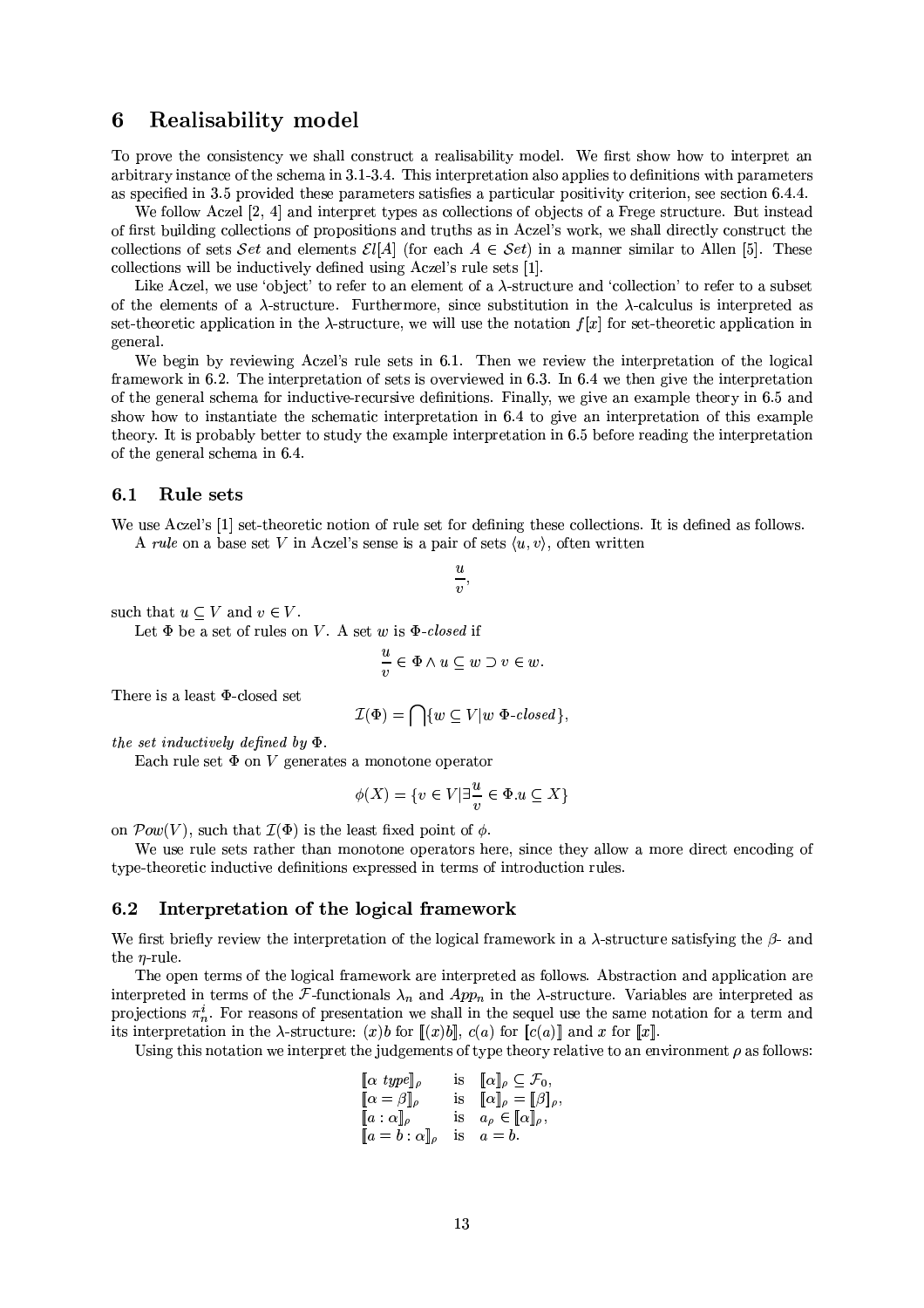$\mathcal{F}_0$  is the set of objects of the  $\lambda$ -structure (as in the section on Frege structures) and  $a_\rho$  is the result of applying the denotation  $a \in \mathcal{F}_n$  to the sequence of *n* objects given by  $\rho$ . If the judgement in question is made under the assumptions (in the context)

$$
x_1:\alpha_1,\ldots,x_n:\alpha_n
$$

then  $\rho$  assigns objects to variables as follows:

$$
x_1 = a_1 \in [\![\alpha_1]\!]_{\rho_0}, \ldots, x_n = a_n \in [\![\alpha_n]\!]_{x_1 = a_1, \ldots, x_{n-1} = a_{n-1}},
$$

where  $\rho_0$  is the empty environment.

The interpretation of a function type is

$$
[\![ (x : \alpha)\beta ]\!]_\rho = \{c \in \mathcal{F}_0 \vert \forall a \in [\![ \alpha ]\!]_\rho.c(a) \in [\![ \beta ]\!]_{\rho,x=a} \}.
$$

One can verify that all rules of the logical framework hold under this interpretation.

#### Overview of the interpretation of inductive and recursive definitions 6.3

We shall now show how to interpret sets and functions introduced by (possibly simultaneous) inductive and recursive definitions.

We call a specific sequence of definitions a *theory*. Recall from section 3 that the correctness of a given simultaneous inductive-recursive definition is always given relative to the sequence of prior definitions. Also recall the following:

- An inductive definition is given by a sequence of typings of constants for a set constructor and its element constructors.
- A recursive definition is given by a typing of a function constant together with its recursion equations.
- A simultaneous inductive-recursive definition is given by a sequence of typings of constants for a set constructor, a function constant, and the element constructors together with the recursion equations for the function constant.

The interpretation of an arbitrary theory following the schema has two parts.

- 1. Each constant of the theory is interpreted as an object of the  $\lambda$ -structure in such a way that all *recursion equations* (equality rules) are satisfied. (Given an interpretation of the constants we can construct the interpretation of an arbitrary term and it is thus clear what it means that an equation is satisfied in the model.)
- 2. The base types set and  $El(A)$  are then interpreted as inductively defined collections Set and  $El[A]$ .

Set and  $\mathcal{E}l[A]$  are built up in stages. Assuming that the theory contains m *inductive* definitions (counting also the inductive parts of the inductive-recursive definitions), we construct a sequence of interpretations

$$
\emptyset = \mathcal{E}l_0 \subseteq \cdots \subseteq \mathcal{E}l_m = \mathcal{E}l \subseteq \mathcal{F}_0 \times \mathcal{P}ow(\mathcal{F}_0)
$$

Each  $\mathcal{E}l_i$  is defined inductively. It will be the case that each  $\mathcal{E}l_i$  is a functional relation, and we define  $Set_i$  as the domain of  $El_i$ . Thus we get a sequence

$$
\emptyset = Set_0 \subset \cdots \subset Set_m = Set \subset \mathcal{F}_0
$$

Therefore each type  $\alpha$  which is definable at stage i in the theory can be interpreted as a collection  $\llbracket \alpha \rrbracket_i$  by interpreting each occurrence of Set as Set<sub>i</sub> and each occurrence of  $El(A)$  as  $El_i \llbracket A \rrbracket_i$ .

These two parts correspond to the following parts in Aczel [4].

- 1. The formation of an *independent family of*  $F$ *-functionals* for the logical constants, and the use of fixed points to interpret recursion equations.
- 2. The construction of the collections of *propositions* and *truths*.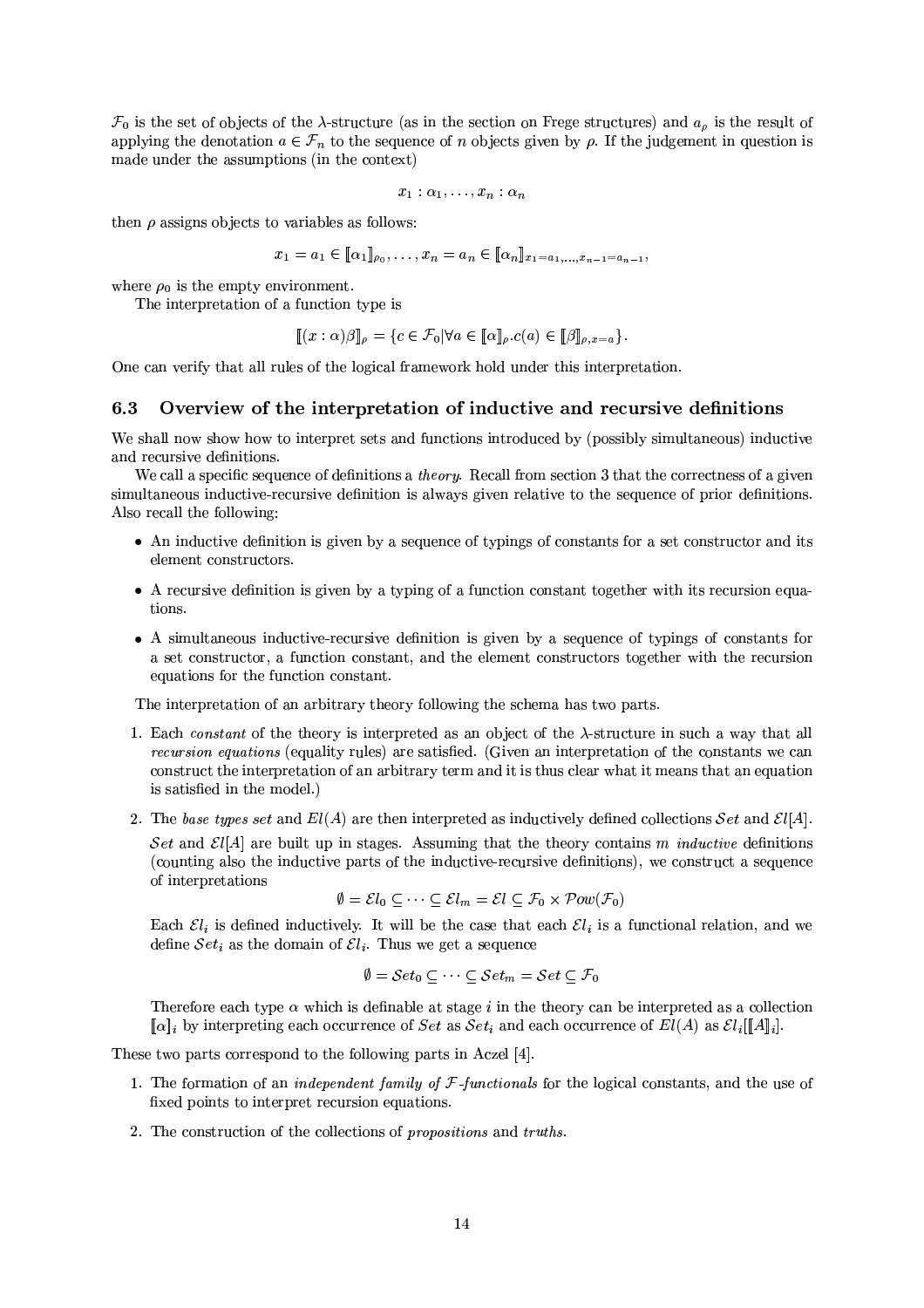### $6.4$ Interpretation of the general schema for simultaneous inductive-recursive definitions

### 6.4.1 Interpretation of constants

We assume that no definition has *parameters*. The interpretation of these are discussed in 6.4.4.

First we form the list of set constructors with associated arities, and for each inductively defined set we form its list of element constructors with associated arities. For each of these lists we interpret the constructors as objects of the  $\lambda$ -structure in such a way that there is another object case satisfying the recursion equations for case analysis. These have the form

$$
case(d_1, \ldots, d_n, intro_i(a_1, \ldots, a_p)) = d_i(a_1, \ldots, a_p),
$$

where  $intro_i$  by abuse of notation is an object interpreting a constructor  $intro_i$  of arity p on the list in question. It follows that (the interpretation of) constructors are injective,

$$
intro_i(a_1,\ldots,a_p)=intro_i(a'_1,\ldots,a'_p)\supset a_1=a'_1\wedge\cdots\wedge a_p=a'_p,
$$

and non-overlapping,

$$
i \neq i' \supset intro_i(a_1, \ldots, a_p) \neq intro_{i'}(a'_1, \ldots, a'_{p'}).
$$

We call this interpretation an *independent family of objects* for a list of constructors.

Independent families of objects can always be found, but the definability of case forces us to use "recursive" rather than "iterative" encodings, see the discussion by Parigot [37] and Altenkirch [6].

Secondly, for each recursively defined function constant, we construct an element satisfying the recursion equations in question. This can be done in a standard way using fixed points and case analysis. This construction is also used by Aczel [4].

### 6.4.2 Interpretation of base types

Assume that we have constructed  $\emptyset = \mathcal{E}l_0 \subseteq \cdots \subseteq \mathcal{E}l_i$  and that the  $i + 1$ -st definition is a simultaneous inductive definition of a family of sets

 $P:(a::\alpha)set,$ 

and recursive function

$$
f:(a::\alpha)(c:P(a))\psi[a].
$$

A typical constructor is

$$
intro: \cdots (b : \beta) \cdots (u : (x :: \xi) P(p[x])) \cdots P(q)
$$

and a typical recursion equation (equality rule) is

$$
f(q, \text{intro}(\ldots, b, \ldots, u, \ldots)) = e(\ldots, b, \ldots, (x) f(p[x], u(x)), \ldots)
$$

(The case of a simple inductive definition or of a simple recursive definition are easily obtained as degenerate versions.)

 $\mathcal{E}l_{i+1}$  is now defined by a rule set obtained by adding the rules

$$
\{\frac{\emptyset}{\langle P(a), P[a] \rangle} | a \in [\![\alpha]\!]_i\}
$$

to the rule set for  $\mathcal{E}l_i$ . Here P is the interpretation of P as a family of collections indexed by  $a \in [\![a]\!]_i$ defined by

$$
\mathcal{P}[a] = \{c \in \mathcal{F}_0 | a\mathcal{R}_P c\}
$$

where  $\mathcal{R}_P \subset [\![\alpha]\!]_i \times \mathcal{F}_0$  is an auxiliary relation between indices and objects. This relation is inductively defined by a rule set which is the union of the rule sets corresponding to each of the constructors. For example, to *intro* we associate the rule set

$$
\{\frac{\cdots\cup\{\langle p[x],u(x)\rangle|x\in\llbracket\xi\rrbracket_i\}\cup\cdots}{\langle q,\text{intro}(\ldots,b,\ldots,u,\ldots)\rangle}|\ldots,b\in\llbracket\beta\rrbracket_i,\ldots,\forall x\in\llbracket\xi\rrbracket_i.u(x)\in\mathcal{F}_0,\ldots\}
$$

on  $[\![\alpha]\!]_i \times \mathcal{F}_0$ . This rule set is well-defined, since  $[\![\alpha]\!]_i, \ldots, [\![\beta]\!]_i, \ldots, [\![\xi]\!]_i$  are all well-defined. (We have not spelled out their dependencies however.)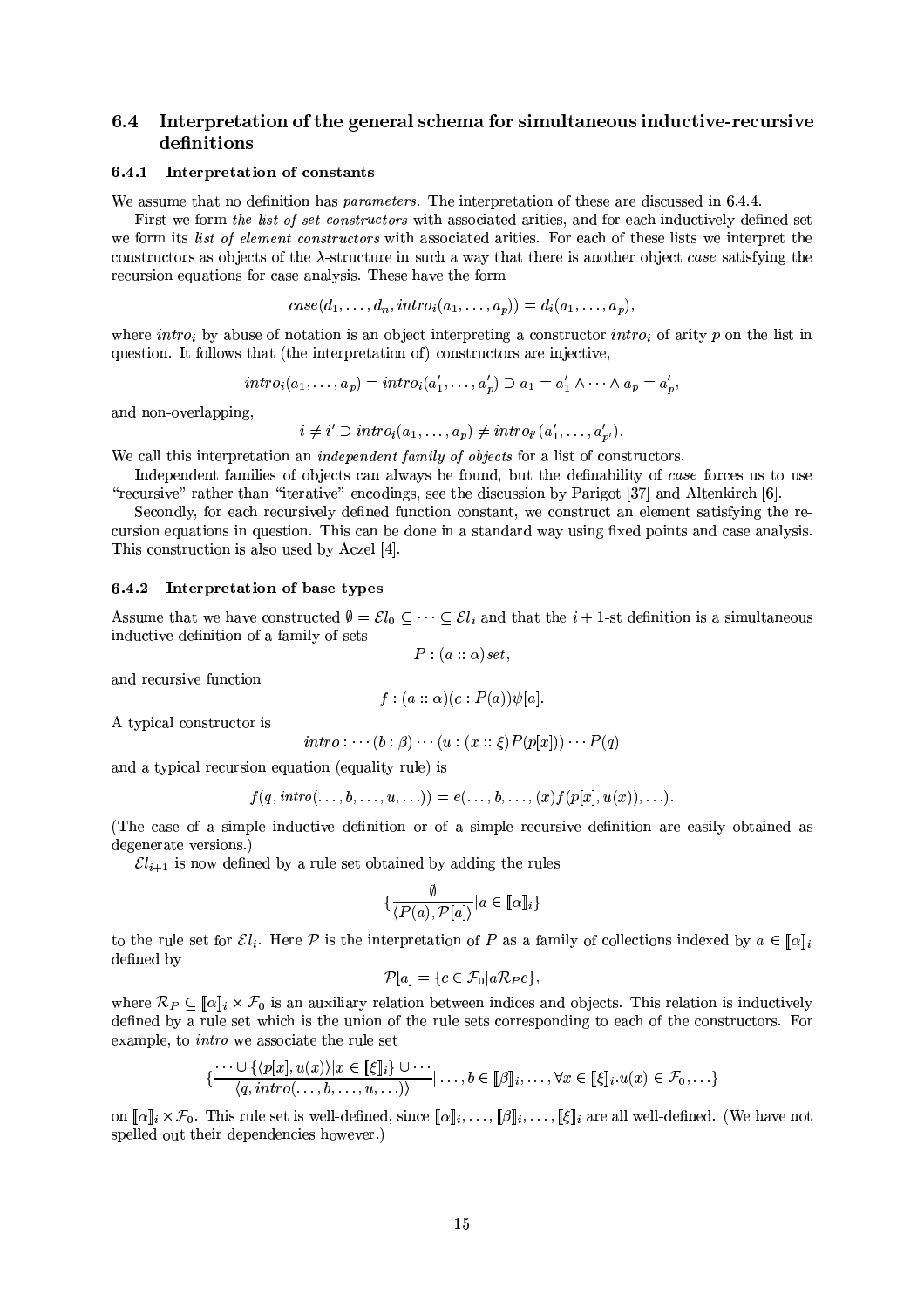### 6.4.3 Verification of the rules

The main point is that  $\mathcal{E}l[A] = \mathcal{E}l_i[A]$  for  $A \in \mathcal{S}et_i$ , and hence for any small type  $\alpha$  in the previous theory (with *i* inductively defined families of sets), we have  $\llbracket \alpha \rrbracket = \llbracket \alpha \rrbracket_i$ .

As before, the formation rule is interpreted as

$$
a \in [\![\alpha]\!] \supset P(a) \in \mathcal{S}et
$$

which can be shown to hold by inspecting the rule set for  $\mathcal{E}l$ .

The typical introduction rule is interpreted as

$$
\cdots \supset b \in [\beta]_i \supset \cdots \supset (\forall x \in [\![\xi]\!]_i \cdot (p[x]) \mathcal{R}_P(u(x))) \supset \cdots \supset q \mathcal{R}_P(intro(\ldots, b, \ldots, u, \ldots)),
$$

which follows directly by inspecting the rule set for  $\mathcal{R}_P$ .

The typing rule for  $f$  is interpreted as

$$
a \in [\![\alpha]\!] \supset a\mathcal{R}_P c \supset f(a,c) \in [\![\psi[\!]a]\!]
$$

This is proved by induction on  $\mathcal{R}_P$  using the recursion equations for f. For example, we need to prove that

 $q \in [\![\alpha]\!] \supset q\mathcal{R}_P(intro(\ldots, b, \ldots, u, \ldots)) \supset f(q, intro(\ldots, b, \ldots, u, \ldots)) \in [\![\psi][q]\!]$ 

from the induction hypotheses

$$
p[x] \in [\![\alpha]\!] \supset \cdots \supset (\forall x \in [\![\xi]\!]_i . p[x] \mathcal{R}_P u(x)) \supset \cdots \supset f(p[x], u(x)) \in [\![\psi[p[x]]]\!]
$$

But this follows directly by using the recursion equations for  $f$ .

Finally, the interpretation of the constants in 6.4.1 was specifically constructed to ensure that the equality rules for  $f$  are satisfied.

#### $6.4.4$ The interpretation of parameters

So far we have discussed the interpretation of set formers without parameters. Recall from subsection 3.5 that a set former can be parameterised with respect to an arbitrary sequence of types. It is easy to extend the interpretation to account for parameters as long as these parameters contain no occurrences of set in the  $\alpha$ -part of a  $(x : \alpha)\beta$ . Because then we see that El can be given by a monotone inductive definition using rule sets.

For an example of the interpretation of a set former with parameters, the reader is referred to the interpretation of  $\Pi$  in subsection 6.5.

When the preliminary version of this paper was written I was not aware of any interesting examples with such negative occurrences. But recently I learned that there indeed are several examples of such definitions of sets which are interesting as type-theoretic analogues of large cardinals. An example is the parameterised super-universe in 4.3.

It is therefore an interesting open problem to construct a classical set-theoretic model of the entire schema for simultaneous induction-recursion. The belief that the entire schema is consistent relies at present on an informal semantic analysis of the rules which shows that only well-founded elements and terminating functions can be constructed under the schema.

### 6.4.5 Consistency

The interpretation of  $\perp$  is the empty set. Hence we have shown that any theory obtainable by successive instantiations of the schema (satisfying the restriction on parameters) is consistent relative to classical set theory.

One can also argue from an informal semantical analysis that there can be no element  $a : \bot$ . Because when a is evaluated it would terminate with a value of the form  $intro(a_1, \ldots, a_n)$  where *intro* is a constructor for  $\perp$ . But  $\perp$  has no constructor. This is called "simple-minded consistency" in Martin-Löf  $[29]$ .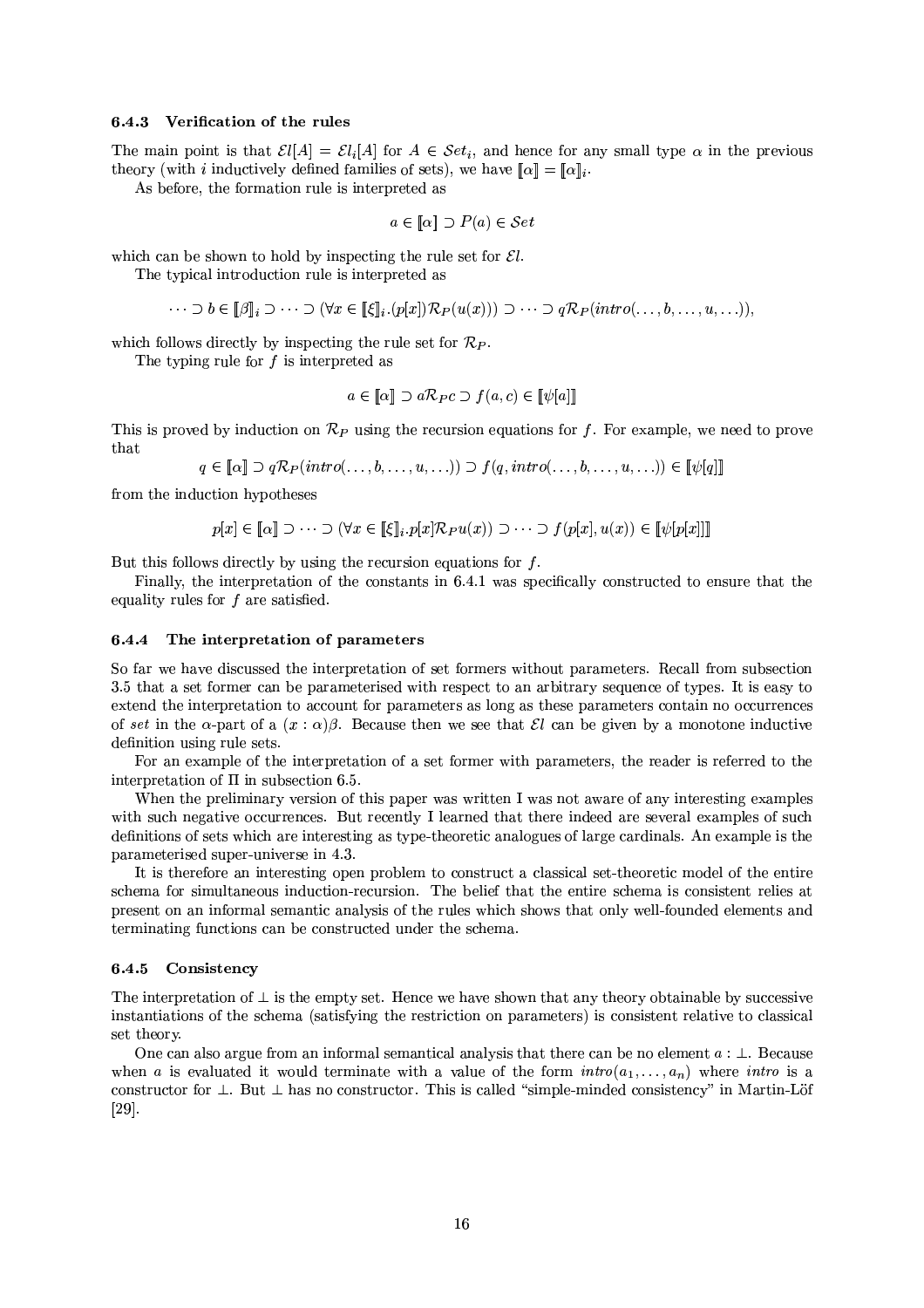#### 6.5 Interpretation of an example theory

We now show how to interpret an example theory. This theory is chosen to illustrate different aspects of the general situation and consists of the following parts: (i) the inductive definition of the set  $N$  of natural numbers; (ii) the recursive definition of the addition function add; (iii) the inductive definition of the family  $N'(n)$  of finite sets indexed by the number n of elements of the set; (iv) the inductive definition of the cartesian product  $\Pi(A, B)$  of a family of sets; and (v) the simultaneous inductive-recursive definition of a universe reflecting N,  $N'$ , and  $\Pi$ .

The reader should check that the interpretation given here is indeed obtainable from the schematic interpretation given in 6.4.

### 6.5.1 The example theory

We list the rules of the theory. Note that we write  $El(A)$  rather than just A (as before) for the type of elements of the set  $A$ . This is because the interpretation of  $El$  is the crucial part of the realisability model.

$$
N : set, \n0 : El(N), \ns : (u : El(N)) El(N), \nadd (m, 0) = m, \nadd(m, s(u)) = s(add(m, u)), \nN' : (El(N)) set, \n0' : (b : El(N)) El(N'(s(b))), \ns' : (b : El(N)) El(N'(s(b))), \ns' : (b : El(N)) (u : El(N'(b))) El(N'(s(b))), \n\Pi : (A : set) (B : (El(A)) set) set, \n\lambda : (A : set) (B : (El(A)) set) (b : (x : El(A)) El(B(x))) El(\Pi(A, B)), \nU_0 : set, \nT_0 : (El(U_0)) set, \nn_0 : El(U_0), \nn'_0 : (b : El(N)) El(U_0), \nT_0 : (u : El(U_0)) (u' : (x : El(T_0(u))) El(U_0)) El(U_0), \nT_0(n_0) = N, \nT_0(n'_0(b)) = N'(b), \nT_0(\pi_0(u, u')) = \Pi(T_0(u), (x) T_0(u'(x))).
$$

### 6.5.2 Interpretation of the constants

The list of set constructors with arities is  $N-0$ ,  $N'-1$ ,  $\Pi-2$ ,  $U_0-0$ , and we construct an independent family of objects interpreting them.

The lists of element constructors with arities are

- $0 0$ ,  $s 1$  for N.
- $0' 1$ ,  $s' 2$  for N'.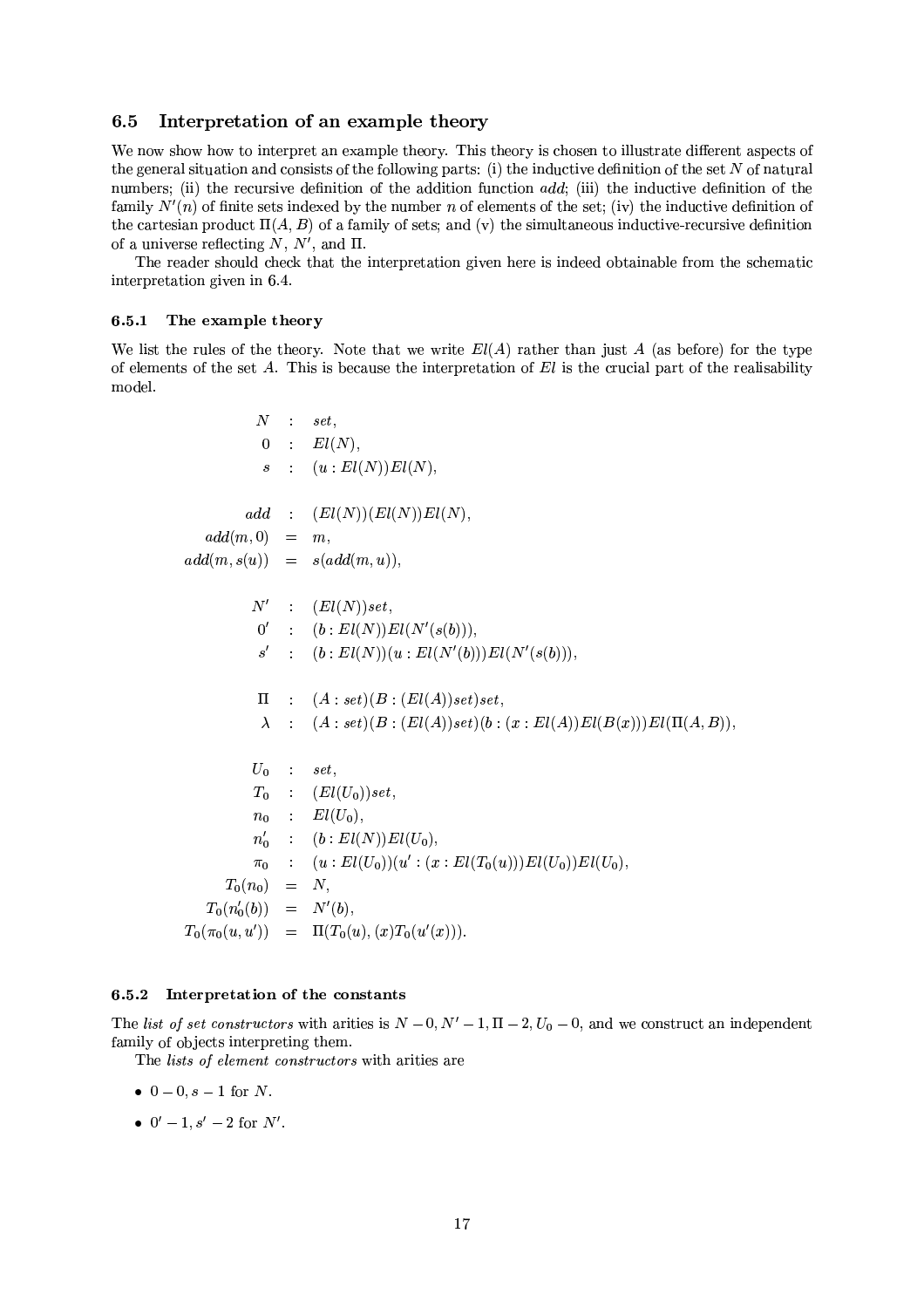- $\lambda 1$  for  $\Pi$ . (The first two arguments of  $\lambda$  are parameters, which are dropped under the interpretation:  $[\![\lambda(A, B, b)]\!] = \lambda_n[[b]]$ .)
- $n_0 0, n'_0 1, \pi_0 2$  for  $U_0$ ,

and for each of these we construct an independent family of objects interpreting them.

The recursively defined functions are *add* and  $T_0$ . By definition of independent family of objects there are elements  $case_N$  and  $case_{U_0}$ , such that

$$
case_N(d_1, d_2, 0) = d_1,
$$
  
\n
$$
case_N(d_1, d_2, s(u)) = d_2(u),
$$
  
\n
$$
case_{U_0}(d_1, d_2, d_3, n_0) = d_1,
$$
  
\n
$$
case_{U_0}(d_1, d_2, d_3, n'_0(b)) = d_2(b),
$$
  
\n
$$
case_{U_0}(d_1, d_2, d_3, \pi_0(u, u')) = d_3(u, u').
$$

Hence we can interpret *add* and  $T$  by solving the fixed point equations

$$
add(m, n) = case_N(m, (x)s(add(m, x)), n),
$$
  
\n
$$
T_0(c) = case_{U_0}(N, (b)N'(b), (u, u')\Pi(T_0(u), (x)T_0(u'(x))), c).
$$

This completes the interpretation of the constants.

### 6.5.3 Interpretation of the base types

We construct a sequence of functional relations

$$
\emptyset = \mathcal{E}l_0 \subseteq \mathcal{E}l_1 \subseteq \cdots \subseteq \mathcal{E}l_4 = \mathcal{E}l \subseteq \mathcal{F}_0 \times \mathcal{P}ow(\mathcal{F}_0)
$$

since there are 4 inductively defined sets.

**Natural numbers.**  $\mathcal{E}l_1$  is defined by the singleton rule set

$$
\{\frac{\emptyset}{\langle N, \mathcal{N}\rangle}\},
$$

where  $N$  is the collection inductively defined by the rule set

$$
\{\frac{\emptyset}{0}\}\cup\{\frac{\{a\}}{s(a)}|a\in\mathcal{F}_0\}
$$

on  $\mathcal{F}_0$ .

The family of finite sets.  $\mathcal{E}l_2$  is obtained by adding the rules

$$
\{\frac{\emptyset}{\langle N'(n), \mathcal{N}'[n]\rangle} | n \in \mathcal{N}\}
$$

to the rule set for  $\mathcal{E}l_1$ . Here

$$
\mathcal{N}'[n] = \{i \in \mathcal{F}_0|n\mathcal{R}_{N'}i\}
$$

where  $\mathcal{R}_{N'} \subseteq \mathcal{N} \times \mathcal{F}_0$  is an auxiliary relation between indices and objects inductively defined by the rule set

$$
\left\{\frac{\emptyset}{\langle s(n),0'(n)\rangle}|n\in\mathcal{N}\right\}\cup\left\{\frac{\{(n,i)\}}{\langle s(n),s'(n,i)\rangle}|n\in\mathcal{N}\land i\in\mathcal{F}_0\right\}
$$

on  $\mathcal{N} \times \mathcal{F}_0$ .

Cartesian product of a family of sets.  $\mathcal{E}l_3$  is obtained by adding

$$
\{\frac{\{\langle A,\mathcal{A}\rangle\}\cup\{\langle B(x),\mathcal{B}[x]\rangle|x\in\mathcal{A}\}}{\langle \Pi(A,B),\prod[\mathcal{A},\mathcal{B}]\rangle}|A,B\in\mathcal{F}_0,\mathcal{A}\in\mathcal{P}ow(\mathcal{F}_0),\mathcal{B}\in\mathcal{A}\rightarrow\mathcal{P}ow(\mathcal{F}_0)\}}
$$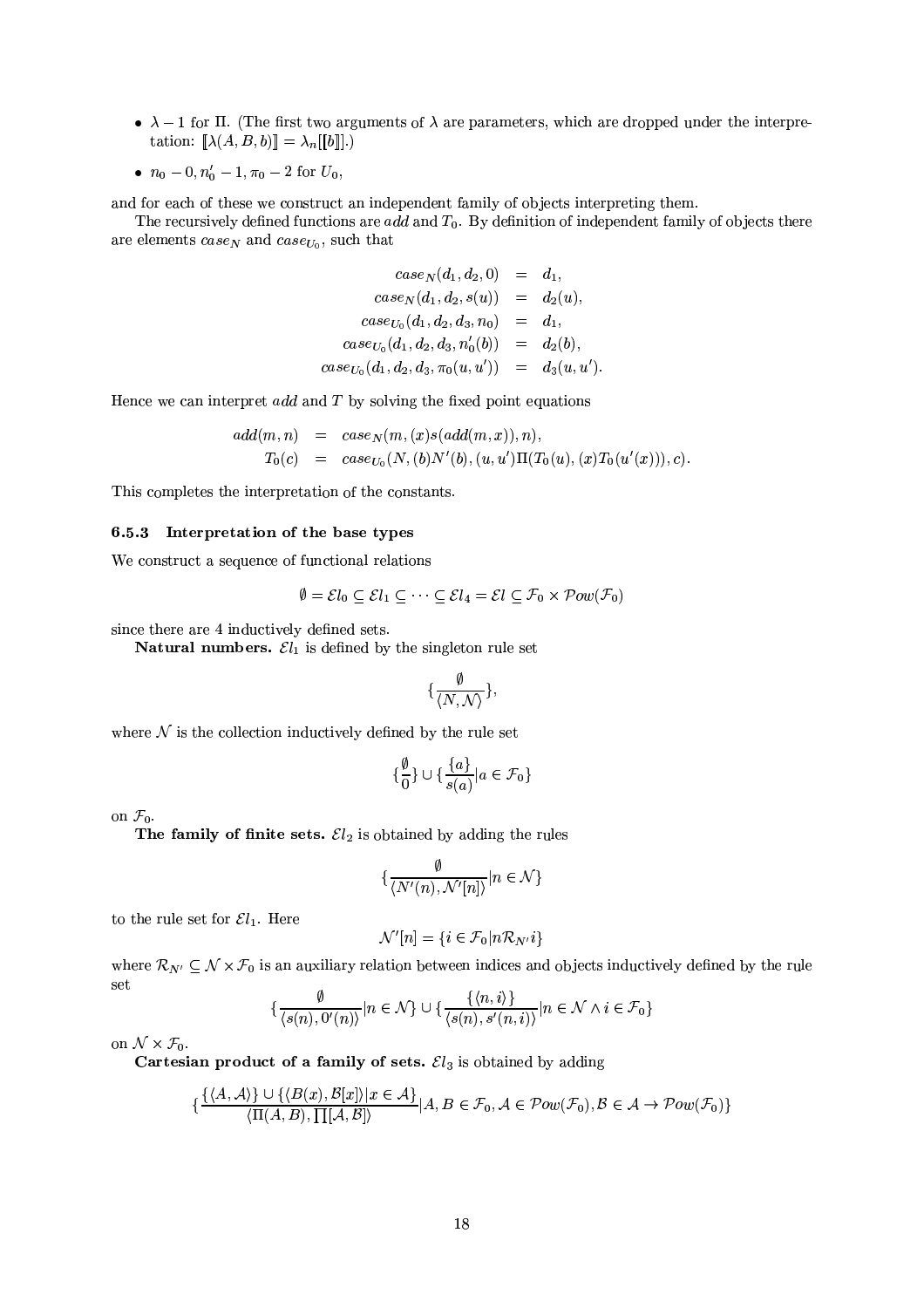to the rule set for  $\mathcal{E}l_2$ . Here  $\prod[\mathcal{A},\mathcal{B}] \subseteq \mathcal{F}_0$  for  $\mathcal{A} \subseteq \mathcal{F}_0$  and  $\mathcal{B}[x] \subseteq \mathcal{F}_0$  for  $x \in \mathcal{A}$  is the collection inductively defined by the rule set

$$
\{\frac{\emptyset}{\lambda(b)}|\forall x\in\mathcal{A}.b(x)\in\mathcal{B}[x]\}
$$

on  $\mathcal{F}_0$ .

The first universe.  $\mathcal{E}l_4$  is inductively defined by the rule set obtained by adding

$$
\{\frac{\emptyset}{\langle U_0, \mathcal{U}_0\rangle}\}
$$

to the rule set for  $\mathcal{E}l_3$ . Here  $\mathcal{U}_0$  is the collection inductively defined by the rule set

$$
\{\frac{\emptyset}{n_0}\} \cup \{\frac{\emptyset}{n'_0(n)} | n \in \mathcal{N}\} \cup \{\frac{\{a\} \cup \{b(x) | x \in \mathcal{E}l_3[T_0(a)]\}}{\pi_0(a, b)} | a, b \in \mathcal{F}_0\}
$$

on  $\mathcal{F}_0$ . (Note that this definition refers to  $\mathcal{E}l_3$  and that it follows that  $T_0(a) \in \mathcal{S}et_3$  for all  $a \in U_0$ .)

### 6.5.4 Verification of the rules

General rules. First we verify the rule set type, that is,

 $Set \subseteq \mathcal{F}_0$ 

which is immediate. Then both rules  $El(A)$  type if  $A : set$  and  $El(A) = El(A')$  if  $A = A' : set$  hold, since it is easy to prove that  $\mathcal{E}l$  is functional:

$$
\mathcal{E}l \in \mathcal{S}et \to \mathcal{P}ow(\mathcal{F}_0).
$$

This proof relies on the interpretation of set constructors as an independent family of objects.

Natural numbers. N-formation is interpreted as

$$
N \in \mathcal{S}et,
$$

which can be shown by inspecting the rule set for 
$$
\mathcal{E}l
$$
.

Since  $\mathcal{E}l[N] = \mathcal{N}$ , the rules of *N*-introduction are interpreted as

 $0 \in \mathcal{N}$ 

and

$$
a \in \mathcal{N} \supset s(a) \in \mathcal{N}.
$$

Both follow directly by inspecting the rule set defining  $N$ .

**Addition.** The typing rule for *add* is interpreted as

$$
m \in \mathcal{N} \supset n \in \mathcal{N} \supset add(m, n) \in \mathcal{N}.
$$

This can be shown by induction on  $n \in \mathcal{N}$  using the recursion equations for *add*.

The equality rules for add follow directly from the recursion equations. Moreover, we can check that the typings in the equality rules are satisfied.

The family of finite sets.  $N'$ -formation is interpreted as

$$
n \in \mathcal{N} \supset N'(n) \in \mathcal{S}et
$$
,

which can be shown by inspecting the rule set for  $\mathcal{E}l$ .

Since  $i \in \mathcal{E}l[N'(n)]$  iff  $n\mathcal{R}_{N'}i$ , the rules of N'-introduction are interpreted as

$$
n \in \mathcal{N} \supset (s(n)) \mathcal{R}_{N'}(0'(n))
$$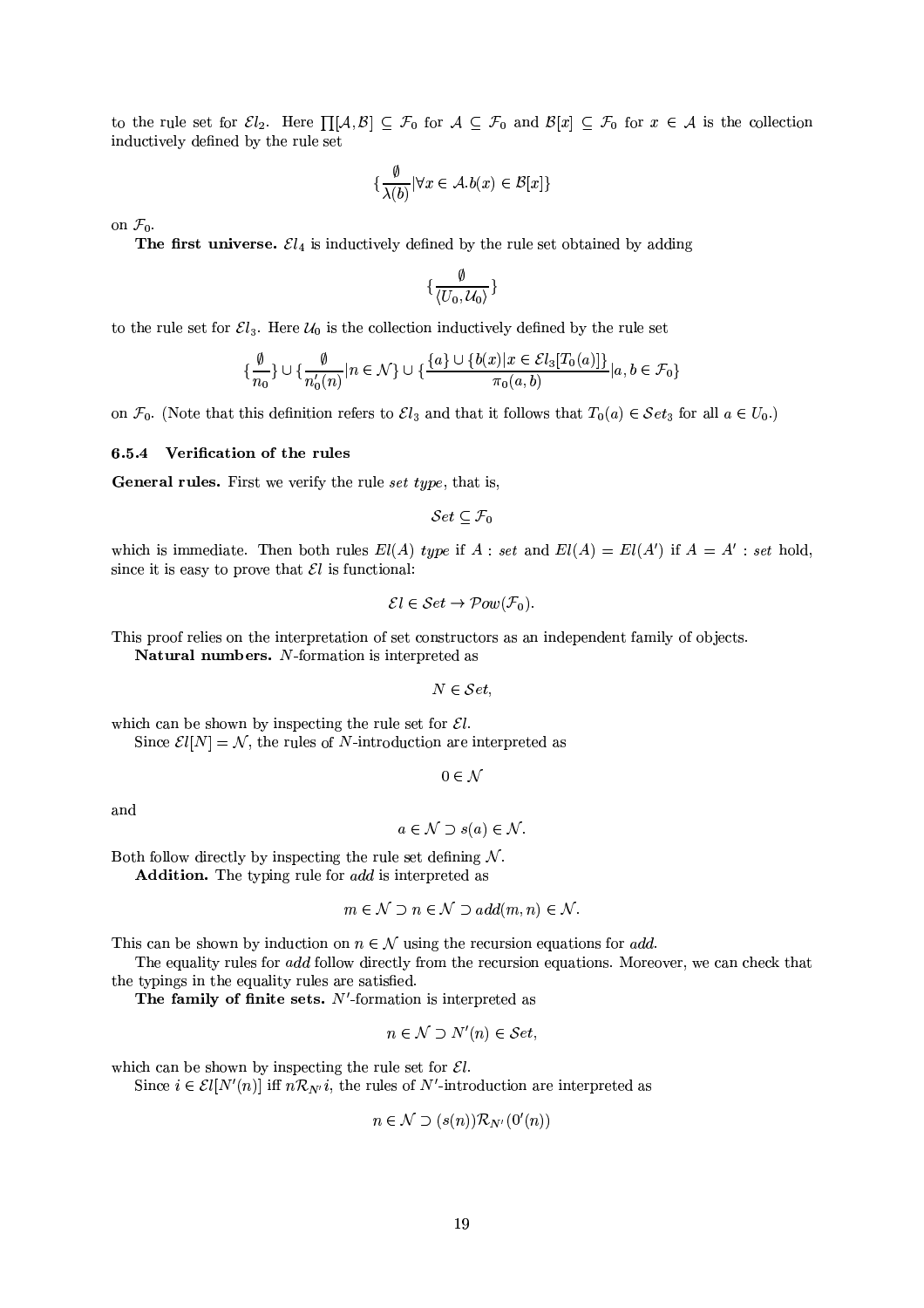and

$$
n \in \mathcal{N} \supset n\mathcal{R}_{N'}i \supset (s(n))\mathcal{R}_{N'}(s'(n,i)).
$$

Both follow directly by inspecting the rule set defining  $\mathcal{R}_{N'}$ .

Cartesian product of a family of sets. II-formation is interpreted as

$$
A \in \mathcal{S}et \supset (\forall x \in \mathcal{E}l[A].B(x) \in \mathcal{S}et) \supset \Pi(A, B) \in \mathcal{S}et.
$$

which can be shown by inspecting the rule set for  $\mathcal{E}l$ .

II-introduction is interpreted as

$$
(\forall x \in \mathcal{A}.b(x) \in \mathcal{B}[x]) \supset \lambda(b) \in \prod [\mathcal{A}, \mathcal{B}]
$$

which can be shown to hold by inspecting the rule set for  $\prod [A, B]$ .

The first universe.  $U_0$ -formation is interpreted as

 $U_0 \in \mathcal{S}et$ 

which can be shown by inspecting the rule set for  $\mathcal{E}l$ .

Since  $\mathcal{E}l[U_0] = \mathcal{U}_0$ ,  $T_0$ -typing is interpreted as

$$
a \in \mathcal{U}_0 \supset T_0(a) \in \mathcal{S}et.
$$

This is proved by proving the stronger property that  $a \in \mathcal{U}_0 \supset T_0(a) \in \mathcal{S}et_3$  by induction on  $\mathcal{U}_0$ . For example, we need to show that  $\pi_0(a, b) \in \mathcal{U}_0 \supset T_0(\pi_0(a, b)) \in \mathcal{S}et_3$  from  $a \in \mathcal{U}_0 \supset T_0(a) \in \mathcal{S}et_3$  and  $b(x) \in \mathcal{U}_0 \supset T_0(b(x)) \in \mathcal{S}et_3$  for all  $x \in \mathcal{E}l_3[T_0(a)]$ . But this follows from the facts that  $T_0(\pi_0(a, b)) =$  $\Pi(T_0(a), (x)T_0(b(x)))$  and that  $Set_3$  is closed under  $\Pi$ .

The rules of  $U_0$ -introduction are interpreted as

 $n_0 \in \mathcal{U}_0$ ,

$$
n\in\mathcal{N}\supset N'(n)\in\mathcal{U}_0,
$$

 $a \in \mathcal{U}_0 \supset (\forall x \in \mathcal{E}l[T_0(a)].b(x) \in \mathcal{U}_0) \supset \pi_0(a,b) \in \mathcal{U}_0.$ 

They follow directly by inspecting the rule set defining  $\mathcal{U}_0$  using that  $\mathcal{E}l[T_0(a)] = \mathcal{E}l_3[T_0(a)]$ .

The equality rules for  $T_0$  follow directly, since  $T_0 \in \mathcal{F}_0$  was constructed to satisfy the corresponding untyped equalities. Moreover, we easily check that the typings in the equality rules are satisfied.

#### $\overline{7}$ Concluding remarks

The formulation of simultaneous inductive-recursive definitions is obtained by a minor syntactic modification of the schema in Dybjer [20]. This adds evidence to the fundamental nature of the schematic natural deduction formulation of inductive definitions in type theory.

The idea to consider this generalisation was inspired by Nax Mendler's paper [32] on the categorytheoretic semantics of universes in type theory. Our analysis improves fundamentally on Mendler's, since the category-theoretic machinery can be applied only if the rules for  $U_0$  and  $T_0$  already have been represented as an endofunctor on a category of families of sets. This representation is not itself analysed and also loses the  $U_0$ -recursive nature of  $T_0$ . It is not clear how to use category-theoretic ideas for obtaining a formal system for simultaneous induction-recursion.

The idea to enrich Frege structures with proof objects can also be found in Sato [40]. However, Sato works in a type-free constructive theory and not in type theory. Working in the same framework as Sato, Kameyama [25] has developed an approach to half-positive inductive definitions. His aims are similar to ours: to formulate a general notion which subsumes the construction of Frege structures and enables the interpretation of Martin-Löf type theory. In his type-free context the distinction between inductively and recursively defined sets (that our approach is based on) does not exist. Instead he considers simultaneous inductive definitions which give rise to operators which are monotone in the sense of an ordering which generalises Aczel's ordering for Frege structures described above.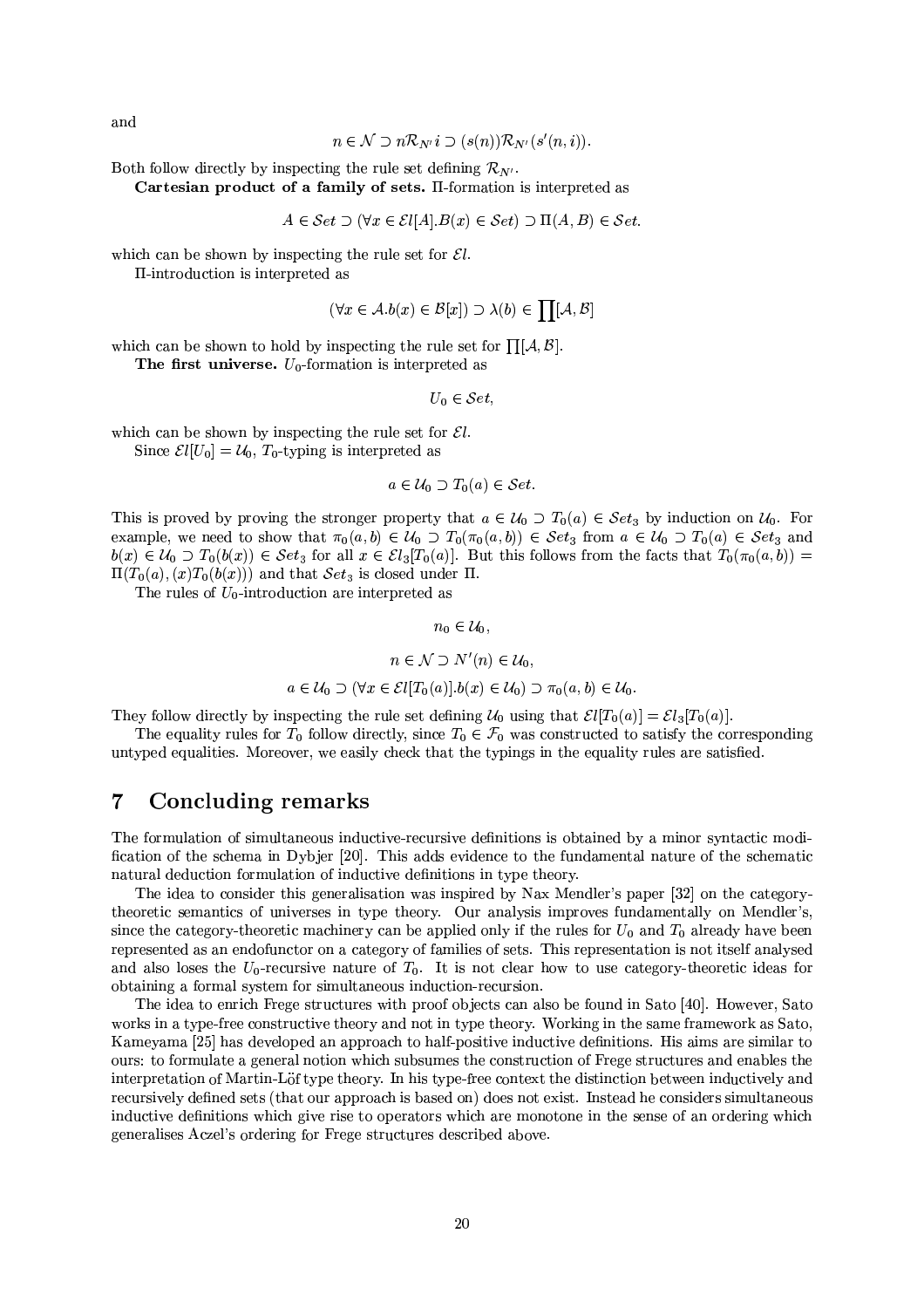As further examples of simultaneous induction-recursion, we would like to mention in particular the computability predicates used by Martin-Löf [31, 27] and C. Coquand [12] for proving normalisation of type theory, and the logical relations introduced by T. Coquand [13] for proving soundness and completeness of an algorithm for testing conversion in type theory. These constructions are similar in nature to the collections of propositions and truths in a Frege structure, and can be given a classical explanation in an analogous way. By defining constructions of these kinds by simultaneous inductionrecursion we have paved the way for "internal type theory" [21], that is, to locally reflect the metatheory of type theory in itself. In particular, we hope to extend the technique of reduction-free normalization  $[15, 11, 17]$  developed for the simply typed case to dependent types.

## References

- [1] P. Aczel. An introduction to inductive definitions. In J. Barwise, editor, *Handbook of Mathematical* Logic, pages  $739-782$ . North-Holland, 1977.
- [2] P. Aczel. The strength of Martin-Löf's type theory with one universe. In S. Miettinen and J. Väänanen, editors, Proceedings of the Symposium on Mathematical Logic (Oulu 1974), pages 1–32, 1977. Report No 2 of Dept. Philosophy, University of Helsinki.
- [3] P. Aczel. The type theoretic interpretation of constructive set theory. In A. MacIntyre, L. Pacholski, and J. Paris, editors, Logic Colloquium '77, pages 55-66. North-Holland, 1978.
- [4] P. Aczel. Frege Structures and the Notions of Proposition, Truth, and Set, pages 31–59. North-Holland, 1980.
- [5] S. Allen. A Non-Type-Theoretic Semantics for Type-Theoretic Language. PhD thesis, Department of Computer Science, Cornell University, 1987.
- [6] T. Altenkirch. Constructions, Inductive Types and Strong Normalization. PhD thesis, The University of Edinburgh, Department of Computer Science, November 1993.
- [7] R. Backhouse. On the meaning and construction of the rules in Martin-Löf's theory of types. In Proceedings of the Workshop on General Logic, Edinburgh, February 1987. Laboratory for Foundations of Computer Science, Department of Computer Science, University of Edinburgh, 1988. ECS-LFCS-88-52.
- [8] H. P. Barendregt. The Lambda Calculus. North-Holland, 1984. Revised edition.
- [9] R. Bird and P. Wadler. *Introduction to Functional Programming*. Prentice Hall, 1988.
- [10] E. Bishop. Foundations of Constructive Analysis. McGraw-Hill, 1967.
- [11] C. Coquand. From semantics to rules: a machine assisted analysis. In E. Börger, Y. Gurevich, and K. Meinke, editors, Proceedings of CSL '93, LNCS 832, 1993.
- [12] C. Coquand. A realizability interpretation of Martin-Löf's type theory. In G. Sambin and J. Smith, editors, Twenty-Five Years of Constructive Type Theory. Oxford University Press, 1998. To appear.
- [13] T. Coquand. An algorithm for testing conversion in type theory. In Logical Frameworks, pages 255-279. Cambridge University Press, 1991.
- [14] T. Coquand. Pattern matching with dependent types. In Proceedings of The 1992 Workshop on Types for Proofs and Programs, June 1992.
- [15] T. Coquand and P. Dybjer. Intuitionistic model constructions and normalization proofs. Mathematical Structures in Computer Science, 7:75-94, 1997.
- [16] T. Coquand and C. Paulin. Inductively defined types, preliminary version. In LNCS 417, COLOG '88, International Conference on Computer Logic. Springer-Verlag, 1990.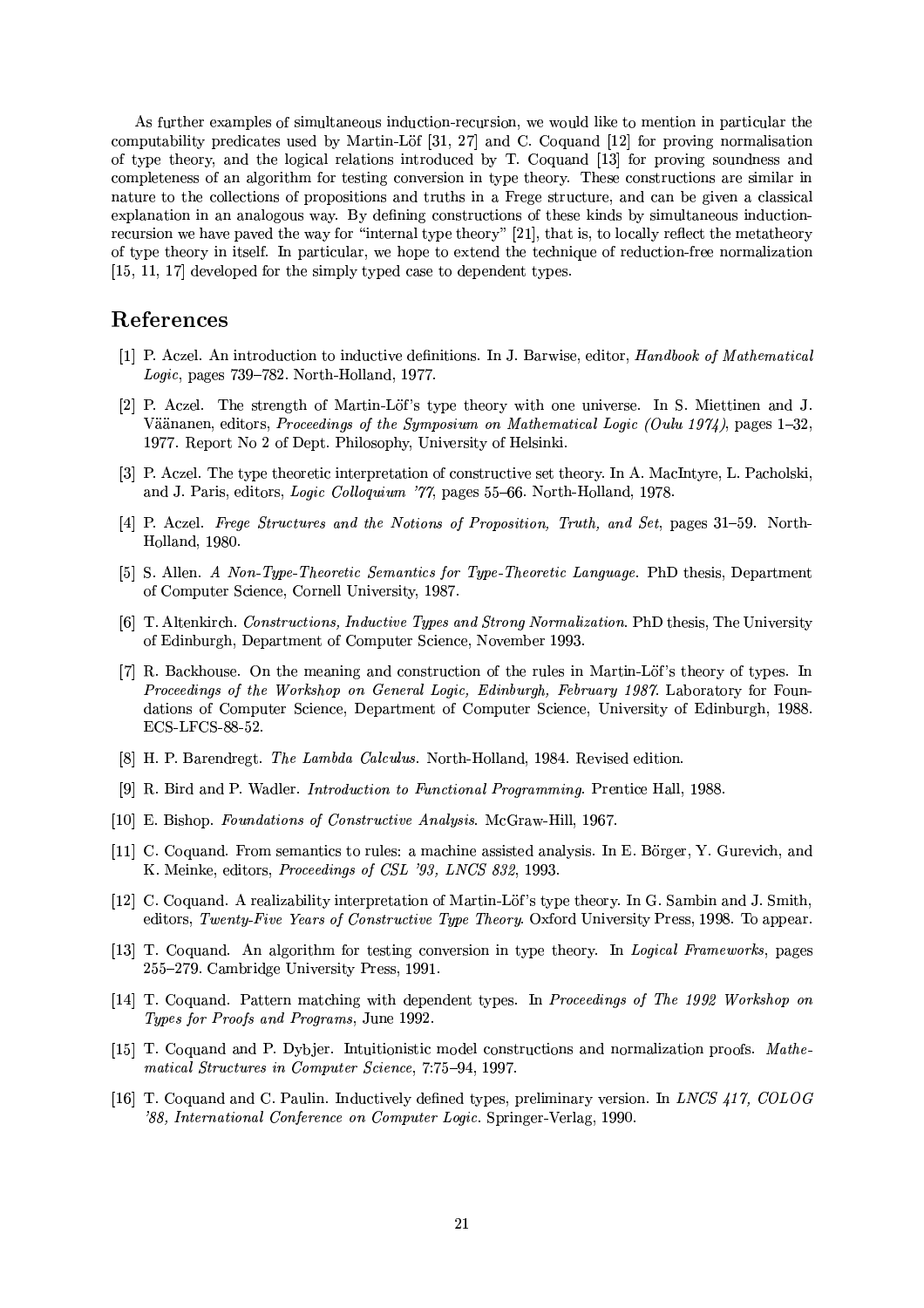- [17] D. Čubrić, P. Dybjer, and P. Scott. Normalization and the Yoneda embedding. Mathematical *Structures in Computer Science*, 1998. To appear.
- [18] G. Dowek, A. Felty, H. Herbelin, G. Huet, C. Paulin, and B. Werner. The Coq proof assistant version 5.6, user's guide. Technical report, INRIA Rocquencourt - CNRS ENS Lyon, 1991.
- [19] P. Dybjer. Inductive sets and families in Martin-Löf's type theory and their set-theoretic semantics. In Logical Frameworks, pages 280-306. Cambridge University Press, 1991.
- [20] P. Dybjer. Inductive families. Formal Aspects of Computing, pages 440–465, 1994.
- [21] P. Dybjer. Internal type theory. In TYPES '95, Types for Proofs and Programs, number 1158 in Lecture Notes in Computer Science, pages 120-134. Springer, 1996.
- [22] E. Giménez. A command for inductive sets in ILF. Master Thesis, Universidad de la República, Montevideo, 1992.
- [23] E. Griffor and M. Rathjen. The strength of some Martin-Löf type theories. Archive of Mathematical Logic, 33:337-385, 1994.
- [24] M. Hedberg. Type Theory and the External Logic of Programs. PhD thesis, Chalmers University of Technology and University of Göteborg, 1994.
- [25] Y. Kameyama. A type-free theory of half-monotone inductive definitions. International Journal of Foundations of Computer Science, 6(3):203-234, 1995.
- [26] P. Martin-Löf. Hauptsatz for the intuitionistic theory of iterated inductive definitions. In J. E. Fenstad, editor, Proceedings of the Second Scandinavian Logic Symposium, pages 179-216. North-Holland, 1971.
- [27] P. Martin-Löf. An intuitionistic theory of types: Predicative part. In Logic Colloquium '73, pages 73-118. North-Holland, 1975.
- [28] P. Martin-Löf. Constructive mathematics and computer programming. In Logic, Methodology and Philosophy of Science, VI, 1979, pages 153-175. North-Holland, 1982.
- [29] P. Martin-Löf. *Intuitionistic Type Theory*. Bibliopolis, 1984.
- [30] P. Martin-Löf. Amendment to intuitionistic type theory. Notes from a lecture given in Göteborg, March 1986.
- [31] P. Martin-Löf. An intuitionistic theory of types. In G. Sambin and J. Smith, editors, Twenty-Five Years of Constructive Type Theory. Oxford University Press, 1998. To appear. Reprinted version of an unpublished report from 1972.
- [32] P. F. Mendler. Predicative type universes and primitive recursion. In Proceedings Sixth Annual Synposium on Logic in Computer Science. IEEE Computer Society Press, 1991.
- [33] R. Milner, M. Tofte, and R. Harper. The Definition of Standard ML. MIT Press, 1990.
- [34] B. Nordström, K. Petersson, and J. Smith. Programming in Martin-Löf's Type Theory: an Introduction. Oxford University Press, 1990.
- [35] E. Palmgren. On Fixed Point Operators, Inductive Definitions and Universes in Martin-Löf's Type *Theory*. PhD thesis, Uppsala University, 1991.
- [36] E. Palmgren. On universes in type theory. In G. Sambin and J. Smith, editors, Twenty-Five Years of Constructive Type Theory. Oxford University Press, 1998. Preprint. To appear.
- [37] M. Parigot. Programming with proofs: a second order type theory. In H. Ganzinger, editor, ESOP'88, 2nd European Symposium on Programming, Nancy, LNCS 300, pages 145-159, March 1988.